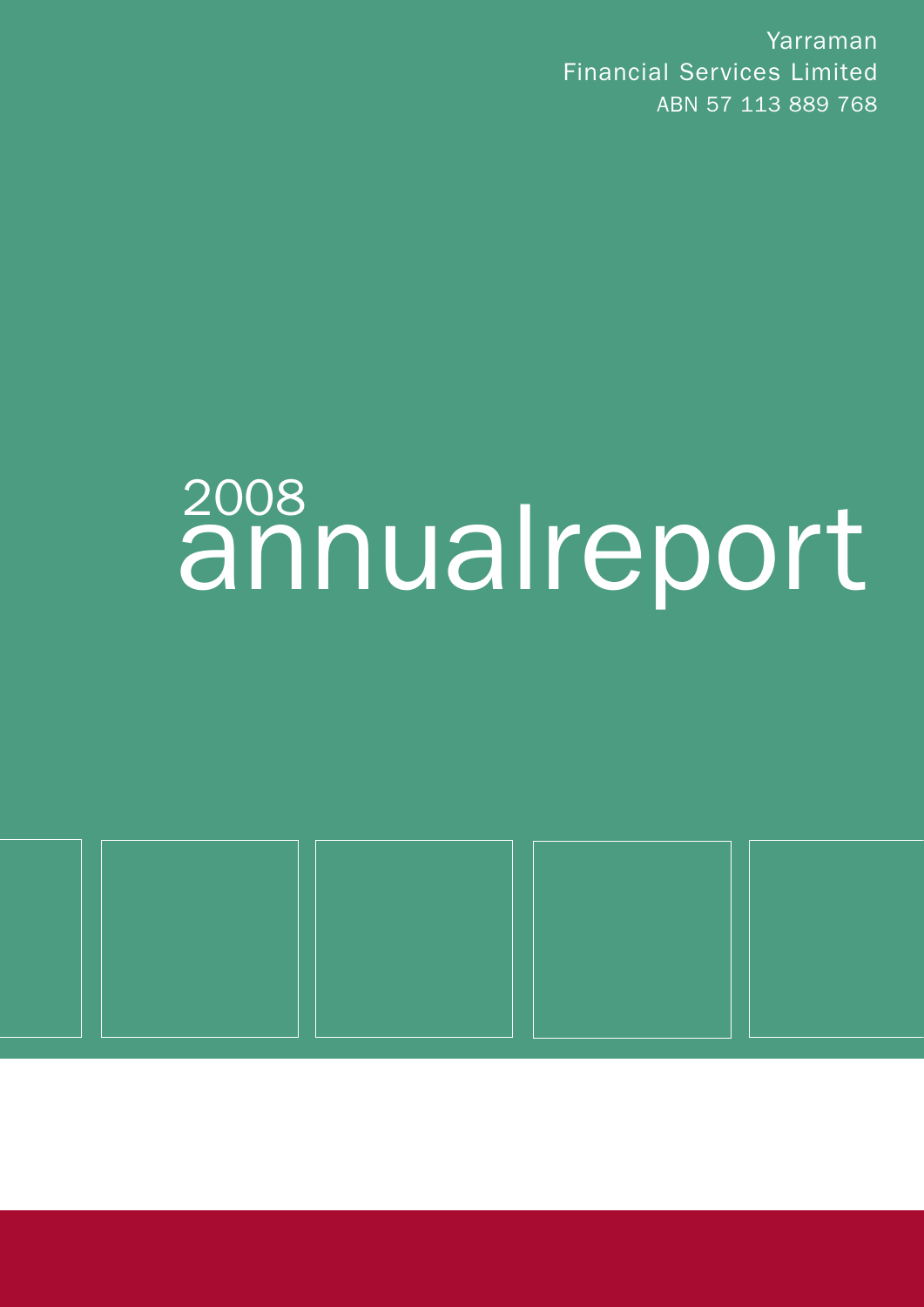# **Contents**

| <b>Chairman's report</b>          | $\mathbf{2}$ |  |
|-----------------------------------|--------------|--|
| <b>Manager's report</b>           | $3-4$        |  |
| Directors' report                 | $5-10$       |  |
| <b>Financial statements</b>       | $11 - 14$    |  |
| Notes to the financial statements | 15-28        |  |
| Directors' declaration            | 29           |  |
| Independent audit report          | 30-31        |  |
| <b>BSX</b> report                 | 32-33        |  |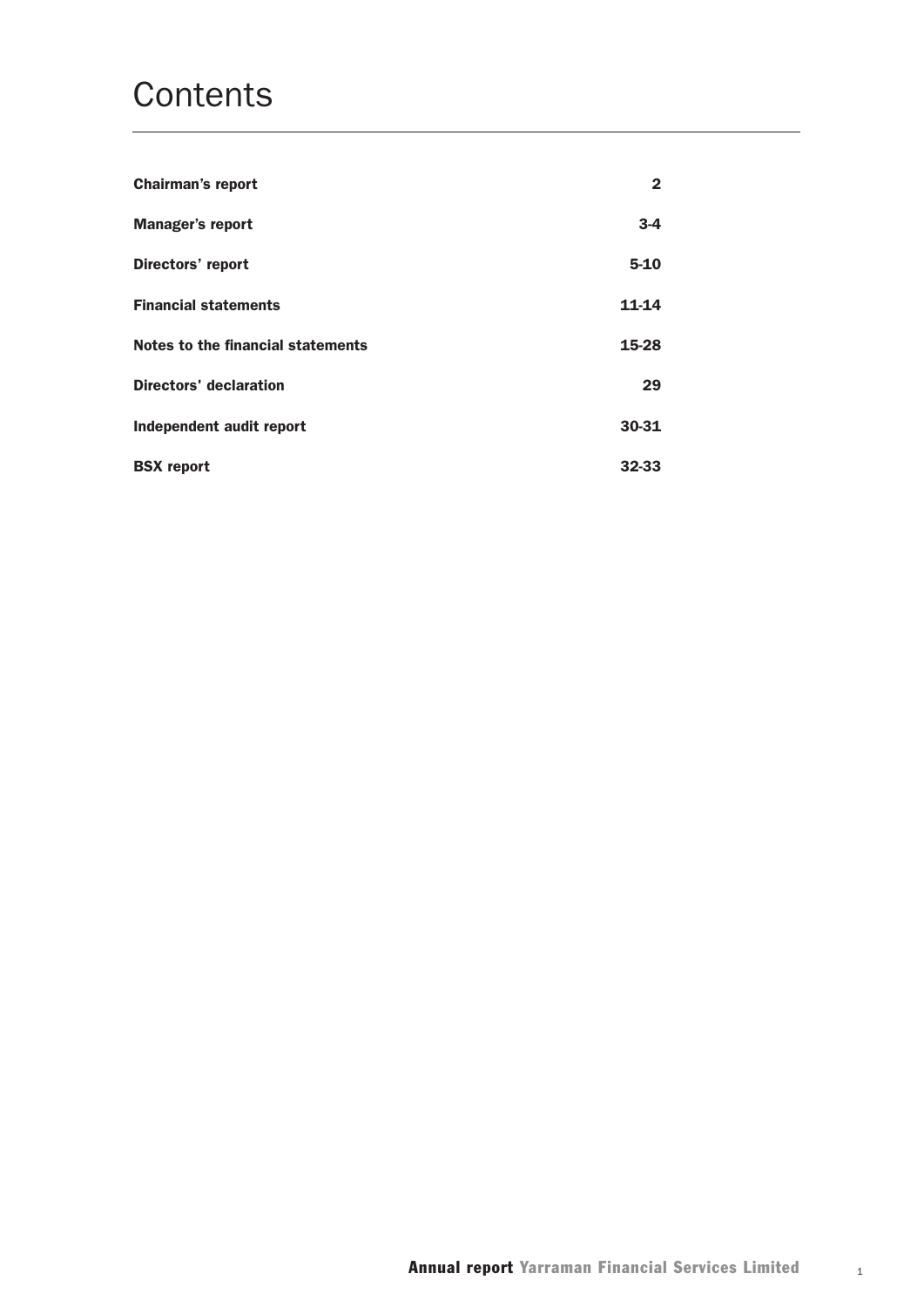# Chairman's report

## For year ending 30 June 2008

I am pleased to advise that since my last report of 30 June 2007, we have been able to maintain strong business growth, in close accordance with the expectations provided to shareholders.

During the year, strong customer support has grown our business base from around \$28 million to in excess of \$37 million, representing growth in real terms of 32.5 per cent. Over the same period our account base has increased from 1,920 to 2,331 representing growth of 21.4 per cent with corresponding growth in customer numbers.

On 30 June 2008 the Board of Management of Yarraman Financial Services Limited announced its intention to investigate potential business growth opportunities in the Blackbutt region. Accordingly, we plan to assess the potential to raise sufficient additional capital to establish either a sub-branch or a Community Bank<sup>®</sup> branch within the town of Blackbutt. Moreover, it is the intention of the Directors to conduct a sound feasibility study process, undertake adequate financial analysis and prepare a business plan before we present a business case to our shareholders for their consideration.

I am very pleased to be part of a Board of Management which has not only set a sound strategic direction for our business, but has ensured that we continue to operate within a sound corporate governance and compliance framework. I am very mindful that our Directors not only act in a voluntary capacity but also give their time with an enthusiastic willingness. I thank them all very much.

The continued strong growth of Yarraman Financial Services Limited highlights the hard work undertaken by our Branch Manager, Anne Woodrow and her team, June, Lorraine, Cheryl, and Deanne. Their dedication and commitment both to their work at the branch and to their service in the community is an exceptional example of a successful *Community Bank®* model. On behalf of my fellow Directors I would like to thank our award winning team.

I would also like to thank our customers for their vital support and for their confidence in Yarraman Financial Services Limited. It is with much pleasure that I present our Annual Report to Shareholders.

Wayne Emms

Chairman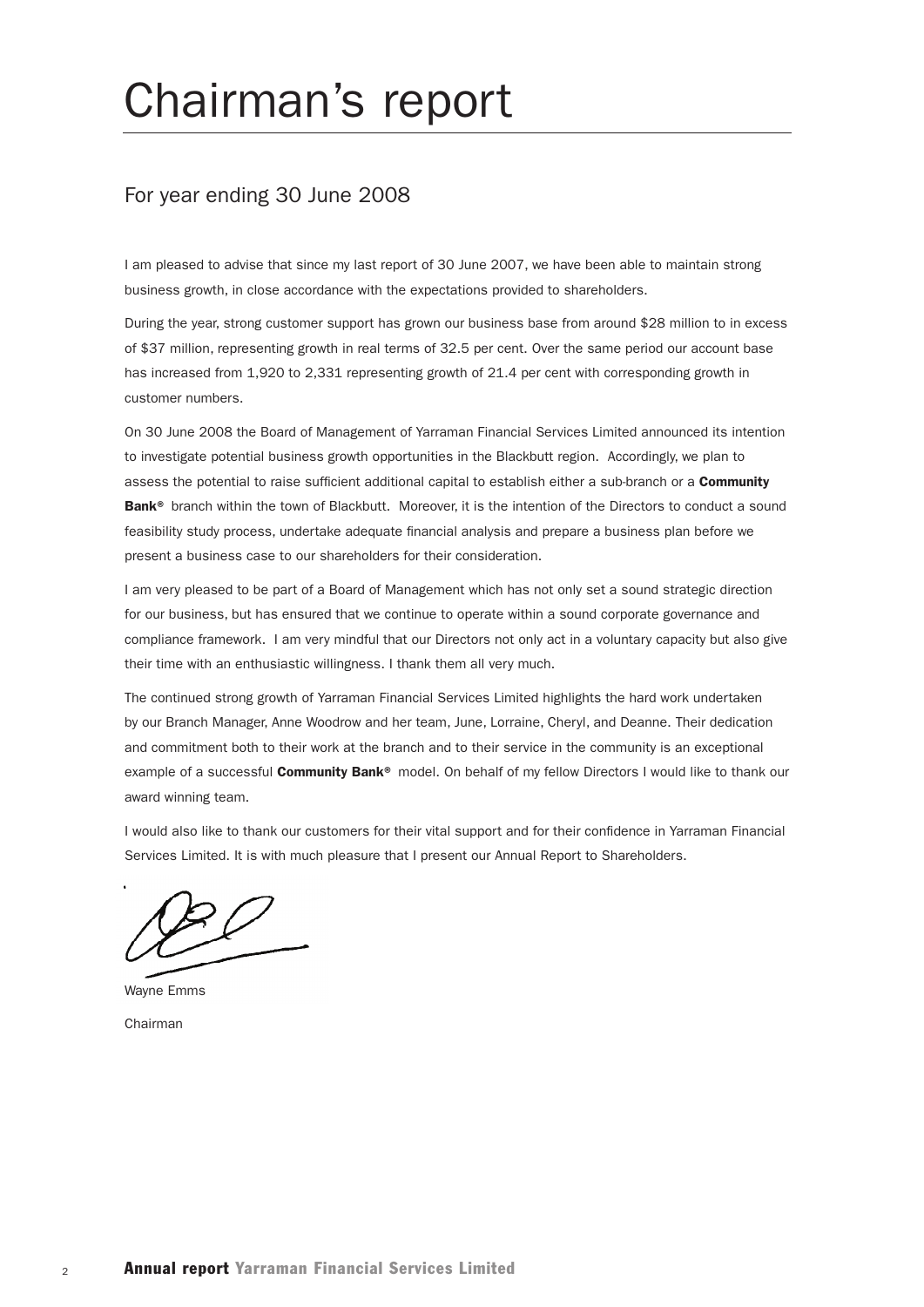# Manager's report

# For year ending 30 June 2008

'Successful customers and successful communities create a successful bank – in that order.'

I am pleased to report to the Board and Shareholders on another exciting and successful year's trading at Yarraman & District Community Bank® Branch.

It is almost three years since Yarraman & District Community Bank® Branch of Bendigo Bank opened for business and we are able to report that it is in a sound financial position.

The branch has continued to perform well this year with the following portfolio of funds under management.

|                                               | <b>June 2007</b> | <b>June 2008</b> | % Increase |
|-----------------------------------------------|------------------|------------------|------------|
| Accounts                                      | 1920             | 2331             | 21.40%     |
| Deposits                                      | \$16,229,000     | \$18,375,826     | 13.22%     |
| Loans                                         | \$11,818,000     | \$18,791,185     | 59.00%     |
| <b>Total Funds</b><br><b>Under Management</b> | \$28,047,000     | \$37,167,011     | 32.51%     |

Once again these are fantastic results and are proof that the **Community Bank**® model is not only sustainable, but continues to be relevant and trusted by our customers. This strong growth in customer numbers, accounts and balances flows on from the reputation for excellent service I believe we have fostered in our community.

The above figures are relevant as of 30 June 2008. However, I am pleased to report that on Friday, 29 August 2008, our third birthday, we were hovering around the \$40 million in banking business mark. A great, and significant, achievement for our community owned Company.

As a **Community Bank**® branch we are focussed on building strong relationships with our customers. During the past three years my staff and I have been able to develop close relationships with not only our personal customers, but those in local businesses as well. It is satisfying to know that our service, and our banking products are assisting our customers to achieve their financial goals.

#### Branch staff

To meet our increasing business levels, there have been some changes at the branch. Lorraine Wyvill has taken up the position of Loans Officer. Lorraine Wyvill and Deanne Frohloff have both increased their working hours to meet the demands of our growing business.

Yarraman branch now processes a monthly average of 2,300 across-the-counter transactions and 3,700 Automatic Teller Machine transactions - a total of 6,000 transactions per month.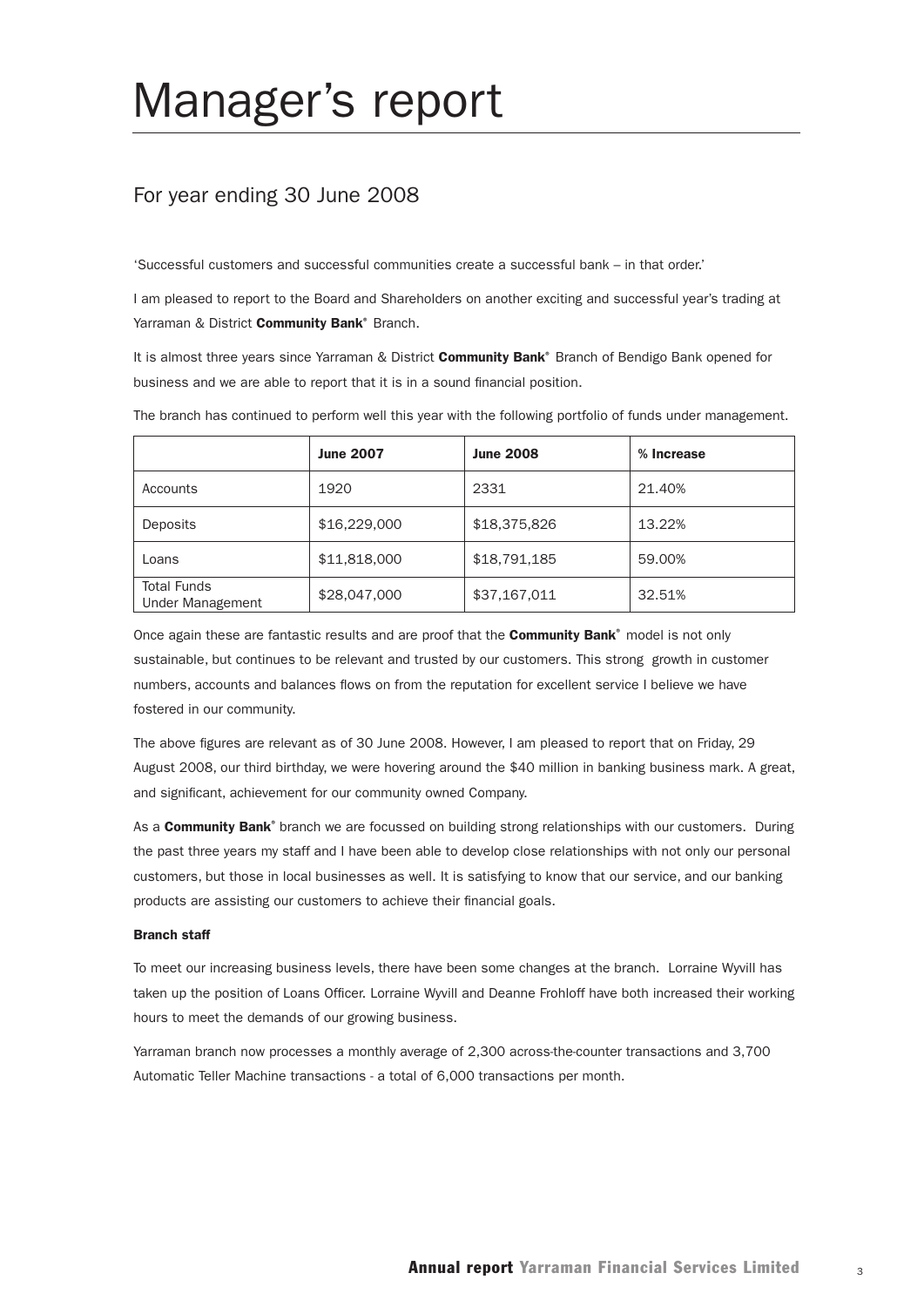#### Branch achievements for 2007/2008 financial year

Every year Bendigo Bank recognises the efforts of its community, and Company branch network with internal awards. Our branch has been recognised in several of these including: Branch of the Month for Region 433 – Sunshine Coast – January and May Branch of the Year for Region 433 – Sunshine Coast Branch of the Month - Time to Grow Customer Focus – Initiative for Queensland – June Second out of 84 branches – Time to Grow Customer Focus – Initiative for Queensland.

Yarraman Financial Services Limited has continued to support local events and organisations with sponsorships, donations and merchandising items. But the community benefits aren't just financial. It's all about retaining the local dollars spent within our local community and the goodwill that surrounds these community ventures.

Our Shareholders deserve a special mention, however I hope they come under the customer category as well. I sincerely thank you for your foresight in establishing our Community Bank® branch. Your initiative has seen your Company and bank branch develop and grow during the past three years. Without your belief and support of our **Community Bank**® branch, we wouldn't be in the strong financial position we are in today.

As Branch Manager, I am fortunate to have the support of a great team. My staff are our greatest asset. To June, Lorraine, Deanne and Cheryl, I thank them for their commitment to the Bendigo way of banking and congratulate them on their fine achievements in providing exceptional customer service. This team is not only professional and hard working, they also create a happy environment to work in.

I would also like to thank our Directors for their efforts during the past year and to the community as a whole for embracing their **Community Bank**® branch with pride and confidence.

And, of course there are our customers. They have made a vital contribution in putting their faith in Yarraman & District Community Bank® Branch, and, in return, are enjoying the exceptional customer service that Yarraman & District Community Bank® Branch has become renowned for.

Alloodrone

Anne Woodrow Branch Manager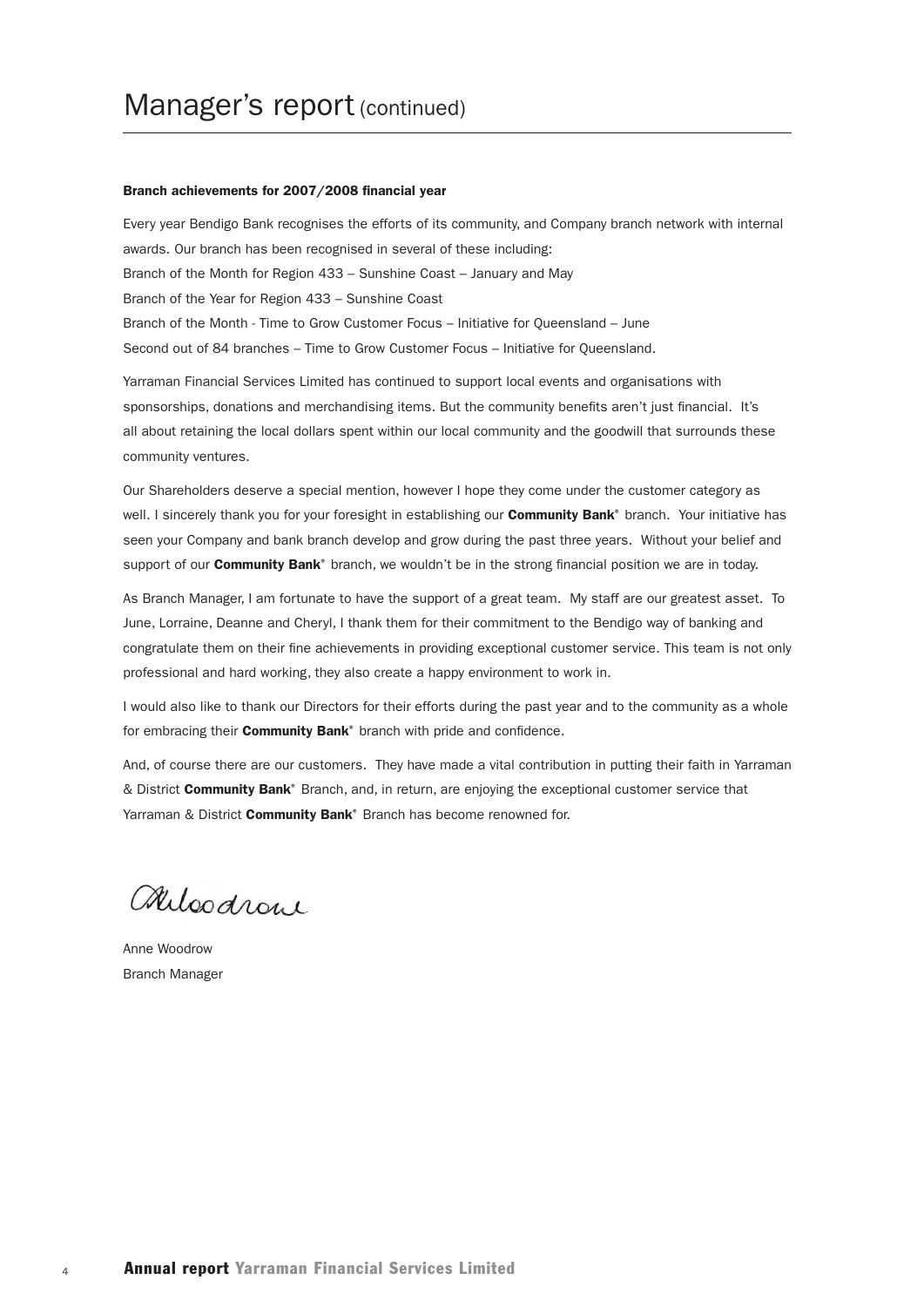# Directors' report

# For year ending 30 June 2008

Your Directors present their report on the Company for the year ended 30 June 2008.

#### **Directors**

The names and details of the Company's Directors who held office during or since the end of the financial year are:

| <b>David Wayne Emms</b>                     | <b>Ross Christopher Begent</b>                           |
|---------------------------------------------|----------------------------------------------------------|
| Chairman                                    | Secretary                                                |
| Age: 63                                     | Age: 55                                                  |
| Manufacturer                                | Economic Development Officer                             |
| Building construction/product design        | Business Management & Counselling/Business               |
| Chairman, Marketing & Sponsorship Committee | Programs/Economic Development                            |
| Interests in shares: 1,001                  | Company Secretary, Chairman: Corporate Governance        |
|                                             | Interests in shares: 2,001                               |
| John Henry Harwood (Resigned 31 March 2008) | Jennifer Eileen Hunter (Resigned 2 July 2007)            |
| Treasurer                                   | Director                                                 |
| Age: 71                                     | Age: 47                                                  |
| Retiree                                     | Primary Producer/Business Tutor                          |
| Corporate Administration                    | Bookkeeping & Administration                             |
| <b>Chairman: Audit Committee</b>            | Chairperson: Budget                                      |
| Interests in shares: 1,500                  | Interests in shares: 1,000                               |
| <b>Terence Edward Dhann</b>                 | <b>Cr Noel Leslie Strohfeld</b>                          |
| Director                                    | <b>Director</b>                                          |
| Age: 64                                     | Age: 67                                                  |
| Councillor                                  | Grazier & Agricultural Supplier                          |
| <b>Business Management/Police Force</b>     | Mayor, Council/Business Proprietor/Importer              |
| Chairman: Business Development & HR         | Chairman: Projects                                       |
| Interests in shares: 501                    | Interests in shares: 501                                 |
| <b>Keith Roy Carroll</b>                    | Frank E Smith (Appointed 9 July 2007)                    |
| Director                                    | Director                                                 |
| Age: 74                                     | Age: 68                                                  |
| Retiree                                     | Retiree                                                  |
| Banking & Finance                           | Exporter of livestock meat                               |
| Past Treasurer/Assists Chairman             | Special responsibilities: Budgeting & strategic planning |
| Interests in shares: 1,501                  | Interest in shares: 1,000                                |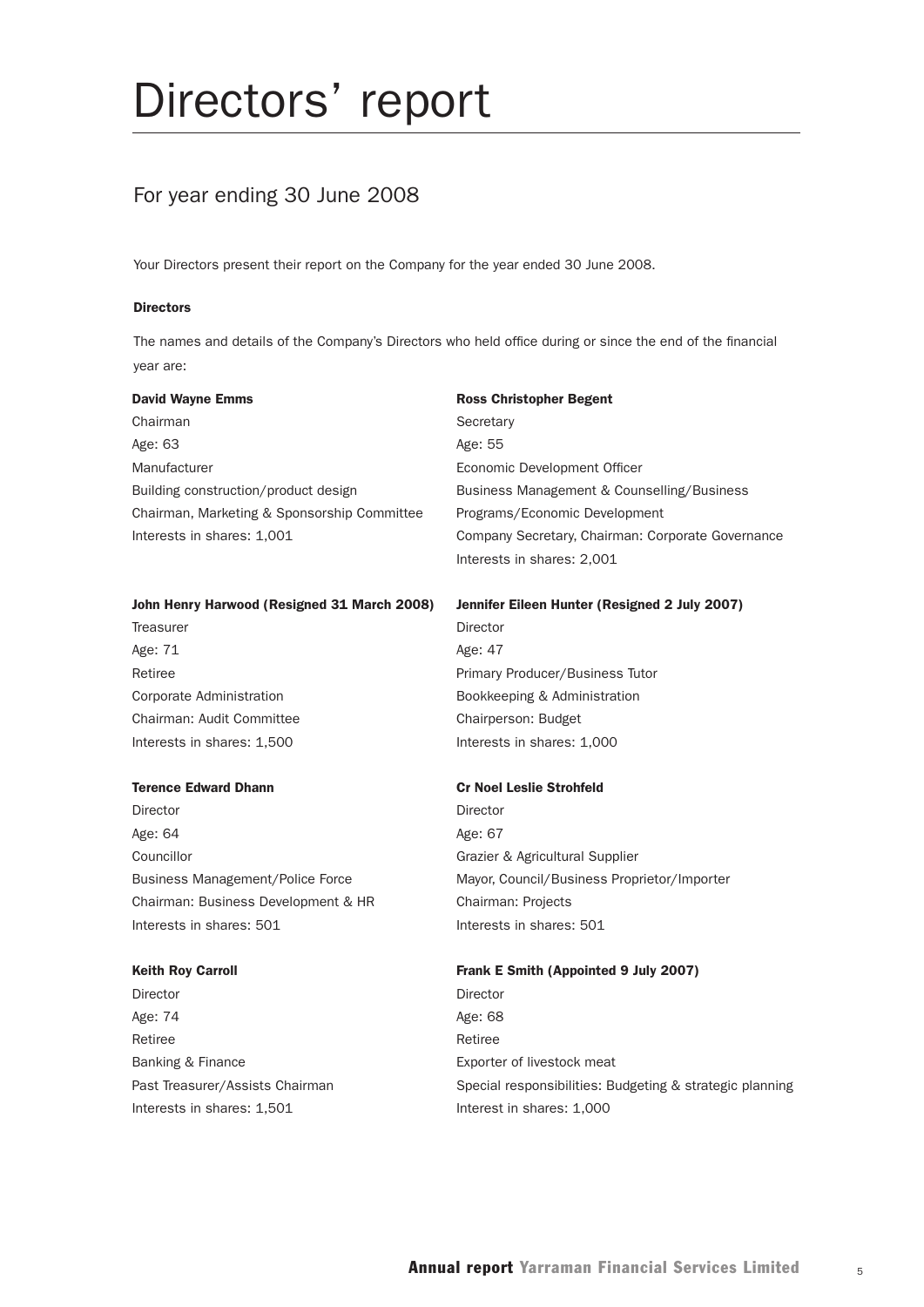| Lee Ryan Evans (Appointed 3 June 08)          | James Alan Beveridge (Appointed 3 June 2008)           |
|-----------------------------------------------|--------------------------------------------------------|
| Director                                      | <b>Director</b>                                        |
| Age: 51                                       | Age: 33                                                |
| Caravan Park Owner/Operator                   | <b>Chartered Accountant</b>                            |
| Past marine engineer and naval officer.       | Chartered accountant working in public practice        |
| Special responsibilities: Marketing committee | Interests in shares: nil                               |
| Interests in shares: 500                      |                                                        |
| Peter McDade (Appointed 24 July 2007)         | <b>Brenton Lester McLennan (Appointed 9 July 2007)</b> |
| Director                                      | <b>Director</b>                                        |
| Age: 61                                       | Age: 57                                                |

Retiree Electrician Marketing & Finance **Electrician with own Company** Special responsibilities: Marketing committee Interests in shares: 500 Interests in shares: nil

Directors were in office for this entire year unless otherwise stated.

No Directors have material interests in contracts or proposed contracts with the Company.

#### Company Secretary

Ross Begent has been the Company Secretary of Yarraman Financial Services Limited since its establishment. His qualifications and experience include being the voluntary Secretary of a major employment organisation, Director of a State Government small business agency and adviser on business policy and support programmes. He is employed by Toowoomba Regional Council in an Economic Development role.

#### Principal activities

The principal activities of the Company during the course of the financial year were in facilitating Community Bank<sup>®</sup> services under management rights to operate a franchised branch of Bendigo Bank Limited.

There has been no significant changes in the nature of these activities during the year.

#### Operating results

Operations have continued to perform in line with expectations. The profit/(loss) of the Company for the financial year after provision for income tax was:

| Year ended   | Year ended   |
|--------------|--------------|
| 30 June 2008 | 30 June 2007 |
| £.           | \$.          |
| 39.712       | (20, 816)    |

#### Remuneration report

No Director receives remuneration for services as a Company Director or Committee Member.

There are no employees who are directly accountable and have responsibility for the strategic direction and operational management of the entity.

There are therefore no specified Executives whose remuneration requires disclosure.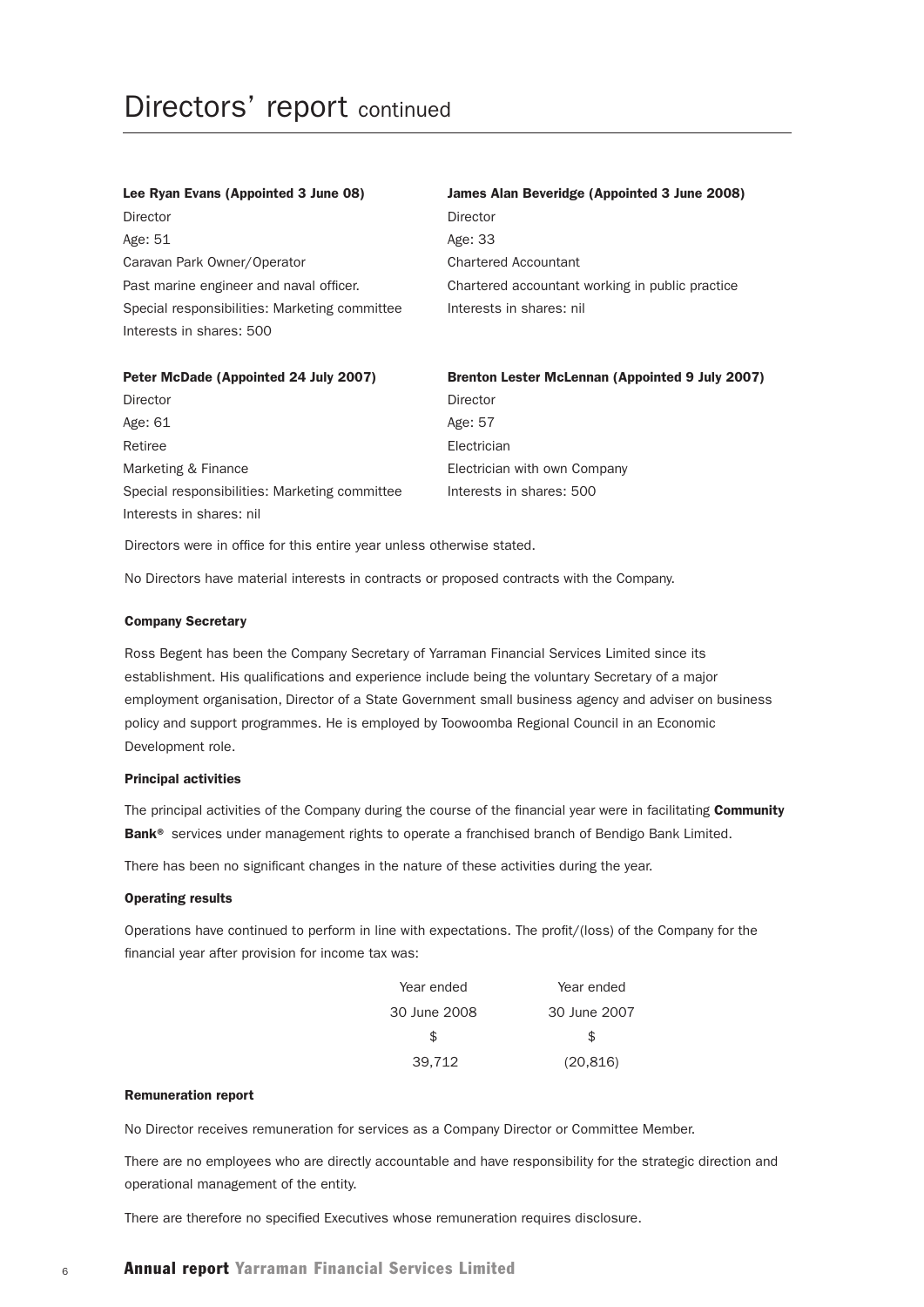#### **Dividends**

No dividends were declared or paid for the previous year and the Directors recommend that no dividend be paid for the current year.

#### Significant changes in the state of affairs

In the opinion of the Directors there were no significant changes in the state of affairs of the Company that occurred during the financial year under review not otherwise disclosed in this report or the financial report.

#### Matters subsequent to the end of the financial year

There are no matters or circumstances that have arisen since the end of the financial year that have significantly affected or may significantly affect the operations of the Company, the results of those operations or the state of affairs of the Company, in future years.

#### Likely developments

The Company will continue its policy of facilitating banking services to the community.

#### Environmental regulation

The Company is not subject to any significant environmental regulation.

#### Directors' benefits

No Director has received or become entitled to receive, during or since the financial year, a benefit because of a contract made by the Company, controlled entity or related body corporate with a Director, a firm which a Director is a member or an entity in which a Director has a substantial financial interest except as disclosed in note 17 to the financial statements. This statement excludes a benefit included in the aggregate amount of emoluments received or due and receivable by Directors shown in the Company's accounts, or the fixed salary of a full-time employee of the Company, controlled entity or related body corporate.

#### Indemnification and insurance of Directors and Officers

The Company has indemnified all Directors and the Manager in respect of liabilities to other persons (other than the Company or related body corporate) that may arise from their position as Directors or Managers of the Company except where the liability arises out of conduct involving the lack of good faith.

Disclosure of the nature of the liability and the amount of the premium is prohibited by the confidentiality clause of the contract of insurance. The Company has not provided any insurance for an Auditor of the Company or a related body corporate.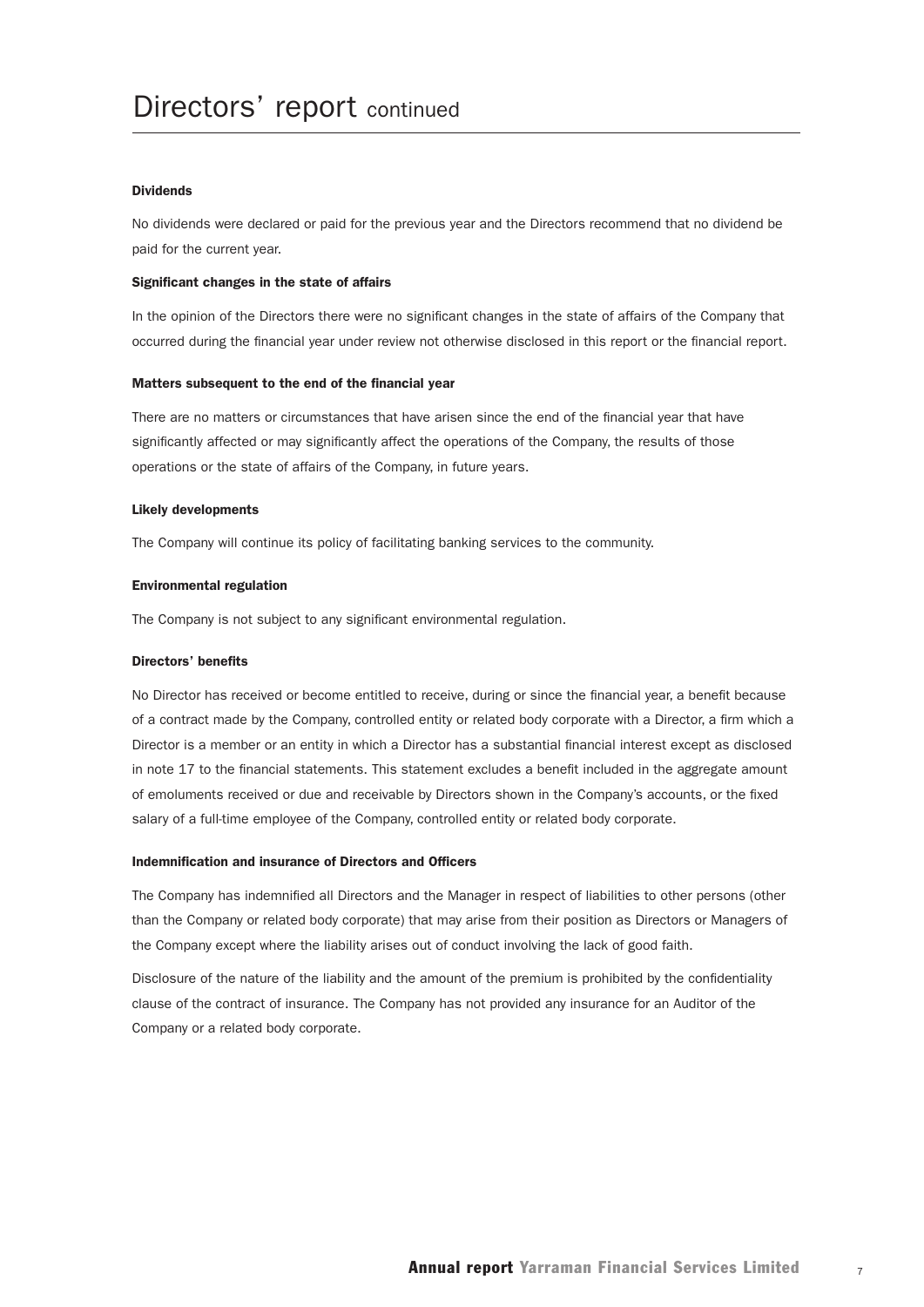#### Directors meetings

The number of Directors meetings attended by each of the Directors of the Company during the year were:

|                                                 | <b>Number of Board meetings</b><br>eligible to attend | <b>Number attended:</b> |
|-------------------------------------------------|-------------------------------------------------------|-------------------------|
| David Wayne Emms                                | 11                                                    | 8                       |
| Ross Christopher Begent                         | 11                                                    | 9                       |
| John Henry Harwood (Resigned 31 March 2008)     | 8                                                     | 8                       |
| Jennifer Eileen Hunter (Resigned 2 July 2007)   | $\Omega$                                              | $\Omega$                |
| Cr Noel Leslie Strohfeld                        | 11                                                    | 6                       |
| <b>Terrence Edward Dhann</b>                    | 11                                                    | 9                       |
| Keith Roy Carroll                               | 11                                                    | 9                       |
| Frank E Smith (Appointed 9 July 2007)           | 10                                                    | 8                       |
| Lee Ryan Evans (Appointed 3 June 08)            | $\Omega$                                              | $\Omega$                |
| James Alan Beveridge (Appointed 3 June 2008)    | $\Omega$                                              | $\Omega$                |
| Peter McDade (Appointed 24 July 2007)           | 10                                                    | 5                       |
| Brenton Lester McLennan (Appointed 9 July 2007) | 10                                                    | 10                      |

#### Non audit services

The Company may decide to employ the Auditor on assignments additional to their statutory duties where the Auditor's expertise and experience with the Company are important. Details of the amounts paid or payable to the Auditor (Andrew Frewin & Stewart) for audit and non audit services provided during the year are set out in the notes to the accounts.

The Board of Directors has considered the position, in accordance with the advice received from the audit committee and is satisfied that the provision of the non-audit services is compatible with the general standard of independence for Auditors imposed by the Corporations Act 2001.

The Directors are satisfied that the provision of non-audit services by the Auditor, as set out in the notes did not compromise the Auditor independence requirements of the Corporations Act 2001 for the following reasons:

all non-audit services have been reviewed by the audit committee to ensure they do not impact on the impartiality and objectivity of the Auditor;

none of the services undermine the general principles relating to Auditor independence as set out in Professional Statement F1, including reviewing or auditing the Auditor's own work, acting in a management or a decision-making capacity for the Company, acting as advocate for the Company or jointly sharing economic risk and rewards.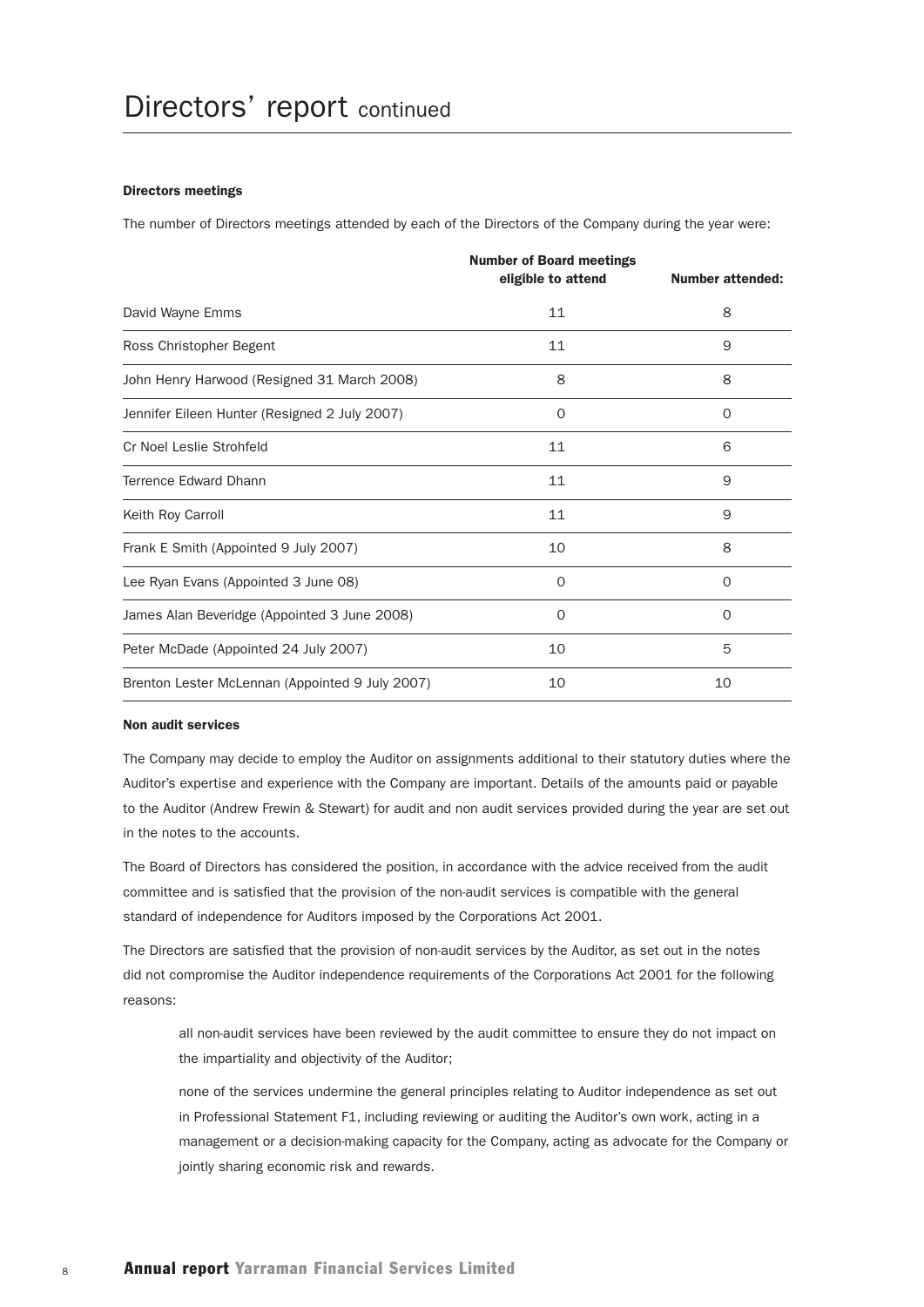#### Auditors' independence declaration

A copy of the Auditors' independence declaration as required under section 307C of the Corporations Act 2001 is set out on page 10.

Signed in accordance with a resolution of the Board of Directors at Yarraman, Queensland on 18 September 2008.

David Wayne Emms, Chairman **Ross Christopher Begent, Secretary** Ross Christopher Begent, Secretary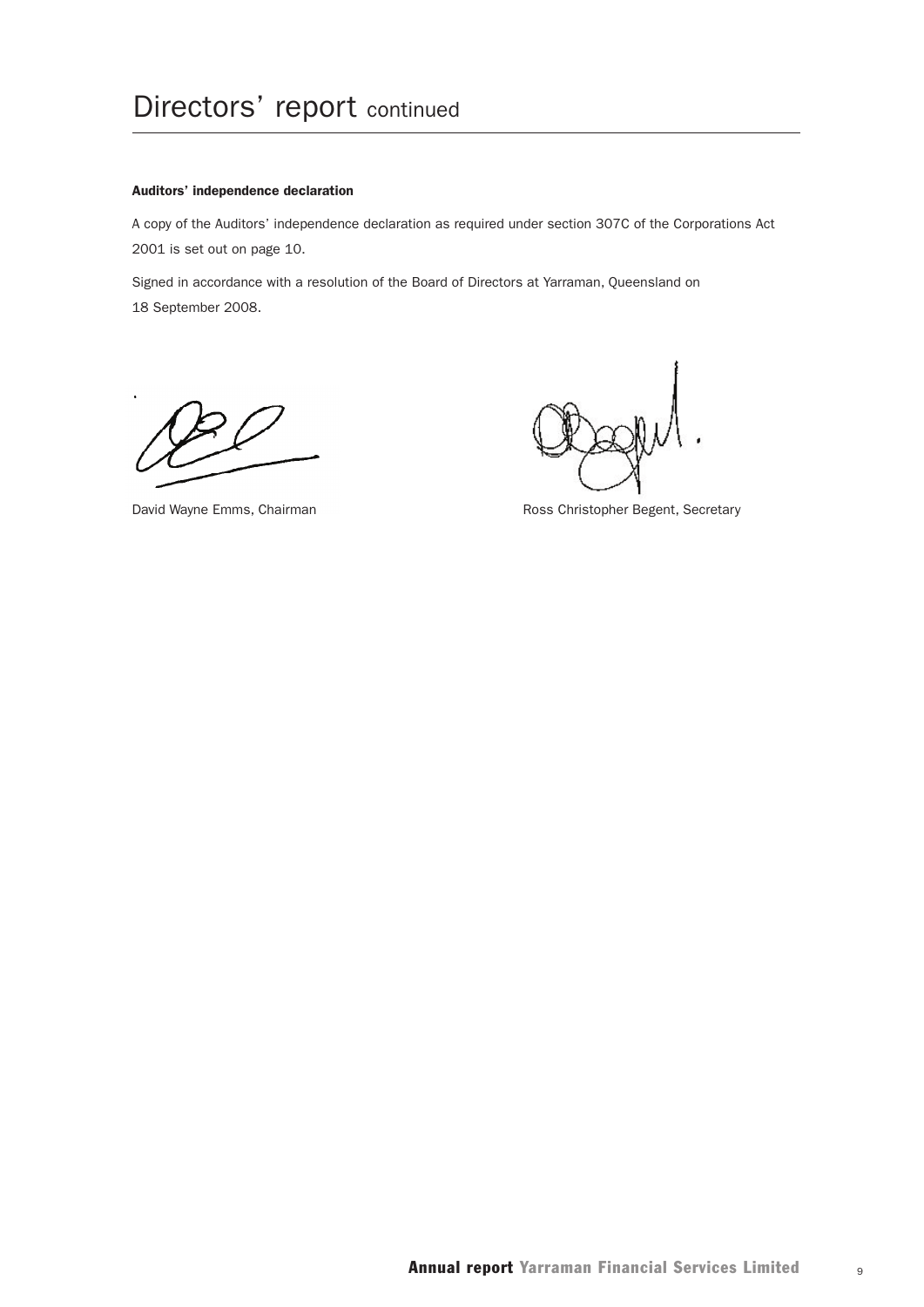# Directors' report continued



PO Box 454<br>Bendigo VIC 3552 61-65 Bull Street<br>Bendigo VIC 3550 Phone (03) 5443 0344<br>Fax (03) 5443 5304 afs@afsbendigo.com.au www.afsbendigo.com.au ABN \$1.061.795.337

#### Lead Auditor's Independence Declaration under Section 307C of the Corporations Act 2001 to the directors of Yarraman Financial Services Limited

I declare that, to the best of my knowledge and belief, in relation to the audit for the financial year ended 30 June 2008 there have been:

- $\ddot{\,}$ no contraventions of the auditor independence requirements as set out in the Corporations Act 2001 in relation to the audit; and
- $\frac{1}{2}$ no contraventions of any applicable code of professional conduct in relation to the audit.

 $...5...$ Liability limited by a scheme approved under Professional Standards Legislation

**David Hutchings Auditor** 

Andrew Frewin & Stewart Bendigo, Victoria

Dated this 18<sup>th</sup> day of Sentember 2008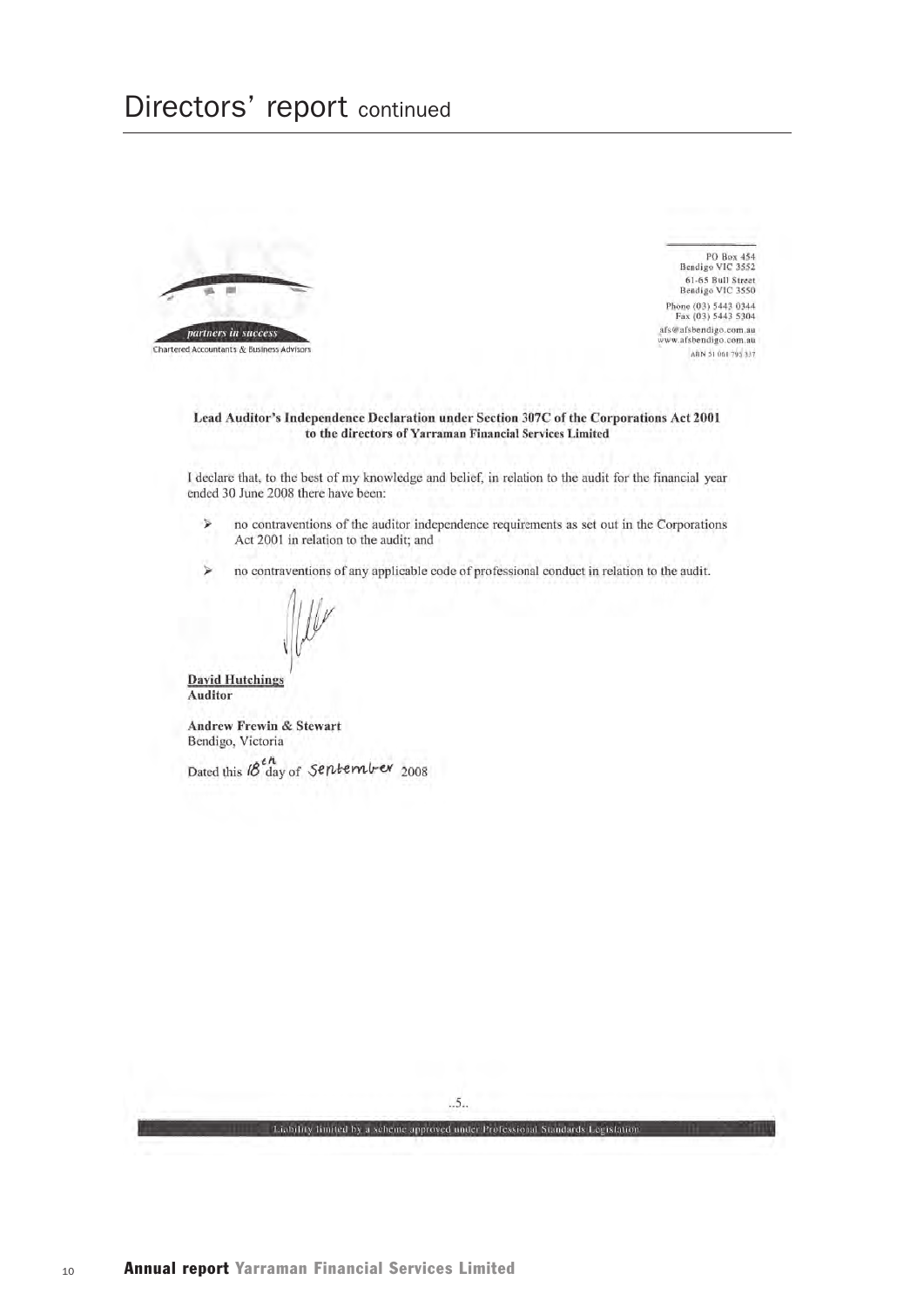# Financial statements

# Income statement For year ending 30 June 2008

|                                                     | <b>Note</b> | 2008<br>S  | 2007<br>\$ |  |
|-----------------------------------------------------|-------------|------------|------------|--|
| Revenues from ordinary activities                   | 3           | 419,529    | 301,120    |  |
| Salaries and employee benefits expense              |             | (206, 402) | (177, 359) |  |
| Advertising and promotion expenses                  |             | (15,049)   | (9,308)    |  |
| Occupancy and associated costs                      |             | (34, 879)  | (30,624)   |  |
| Systems costs                                       |             | (24, 415)  | (26,064)   |  |
| Depreciation and amortisation expense               | 4           | (16, 171)  | (14, 630)  |  |
| General administration expenses                     |             | (71, 577)  | (68, 818)  |  |
| Profit/(loss) before income tax expense/credit      |             | 51,036     | (25, 683)  |  |
| Income tax expense/credit                           | 5           | (11, 324)  | 4,867      |  |
| Profit/(loss) for the period                        |             | 39,712     | (20, 816)  |  |
| Profit/(loss) attributable to members of the entity |             | 39,712     | (20, 816)  |  |
| Earnings per share (cents per share)                |             | c          | c          |  |
| - Basic for profit for the year                     | 21          | 9.34       | (4.90)     |  |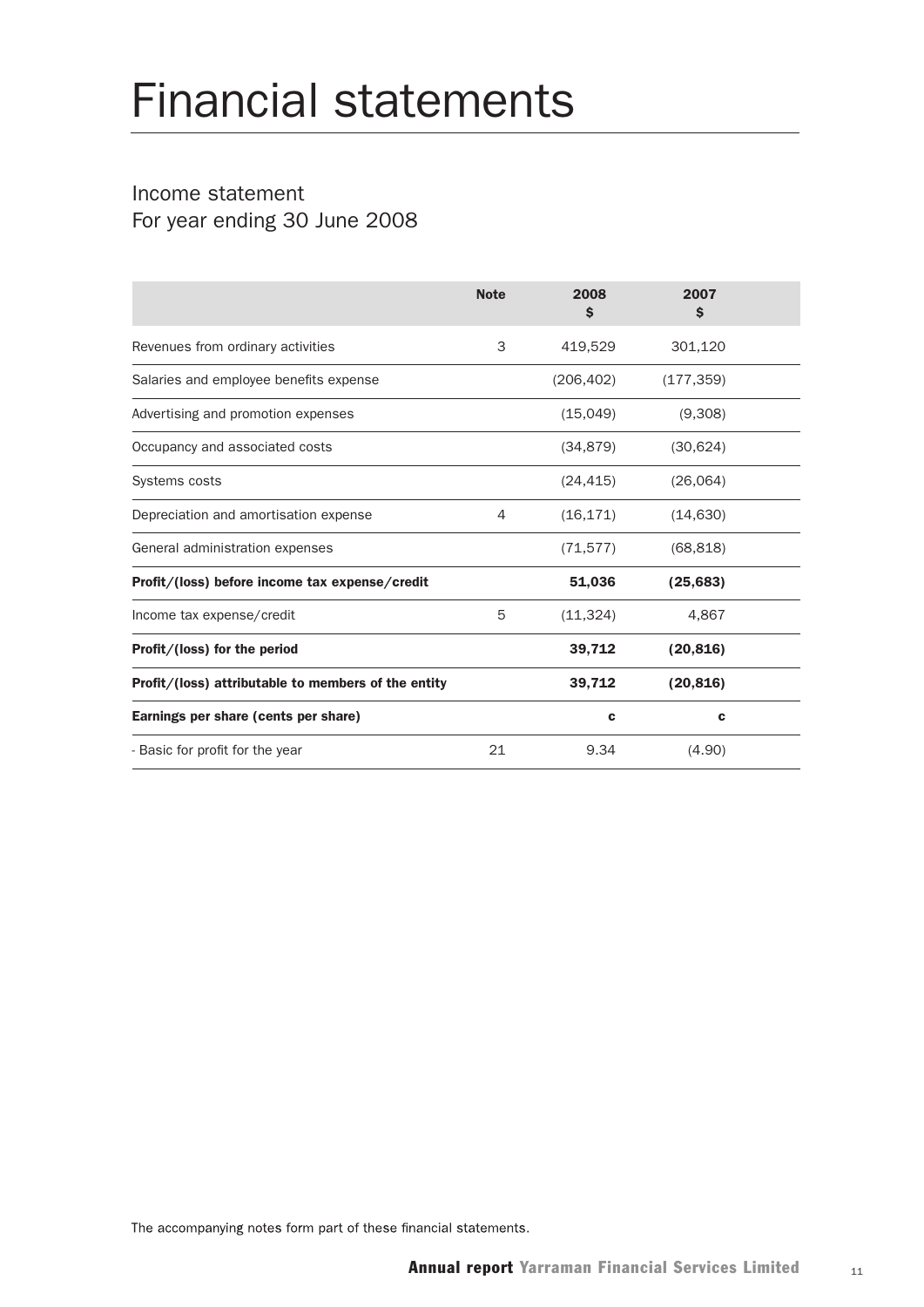Balance sheet As at 30 June 2008

|                                  | <b>Note</b>    | 2008<br>\$ | 2007<br>\$ |  |
|----------------------------------|----------------|------------|------------|--|
| <b>Assets</b>                    |                |            |            |  |
| <b>Current assets</b>            |                |            |            |  |
| Cash assets                      | 6              | 119,815    | 64,951     |  |
| Trade and other receivables      | $\overline{7}$ | 44,856     | 27,810     |  |
| <b>Total current assets</b>      |                | 164,671    | 92,761     |  |
| <b>Non-current assets</b>        |                |            |            |  |
| Property, plant and equipment    | 8              | 44,933     | 41,396     |  |
| Intangible assets                | 9              | 94,274     | 106,274    |  |
| Deferred tax assets              | 10             | 38,782     | 50,106     |  |
| <b>Total non-current assets</b>  |                | 177,989    | 197,776    |  |
| <b>Total assets</b>              |                | 342,660    | 290,537    |  |
| <b>Liabilities</b>               |                |            |            |  |
| <b>Current liabilities</b>       |                |            |            |  |
| Trade and other payables         | 11             | 32,319     | 23,665     |  |
| Provisions                       | 12             | 16,531     | 16,922     |  |
| <b>Total current liabilities</b> |                | 48,850     | 40,587     |  |
| <b>Non-current liabilities</b>   |                |            |            |  |
| Provisions                       | 12             | 4,148      |            |  |
| Total non-current liabilities    |                | 4,148      |            |  |
| <b>Total liabilities</b>         |                | 52,998     | 40,587     |  |
| <b>Net assets</b>                |                | 289,662    | 249,950    |  |
| <b>Equity</b>                    |                |            |            |  |
| <b>Issued capital</b>            | 13             | 401,292    | 401,292    |  |
| <b>Accumulated losses</b>        | 14             | (111, 630) | (151, 342) |  |
| <b>Total equity</b>              |                | 289,662    | 249,950    |  |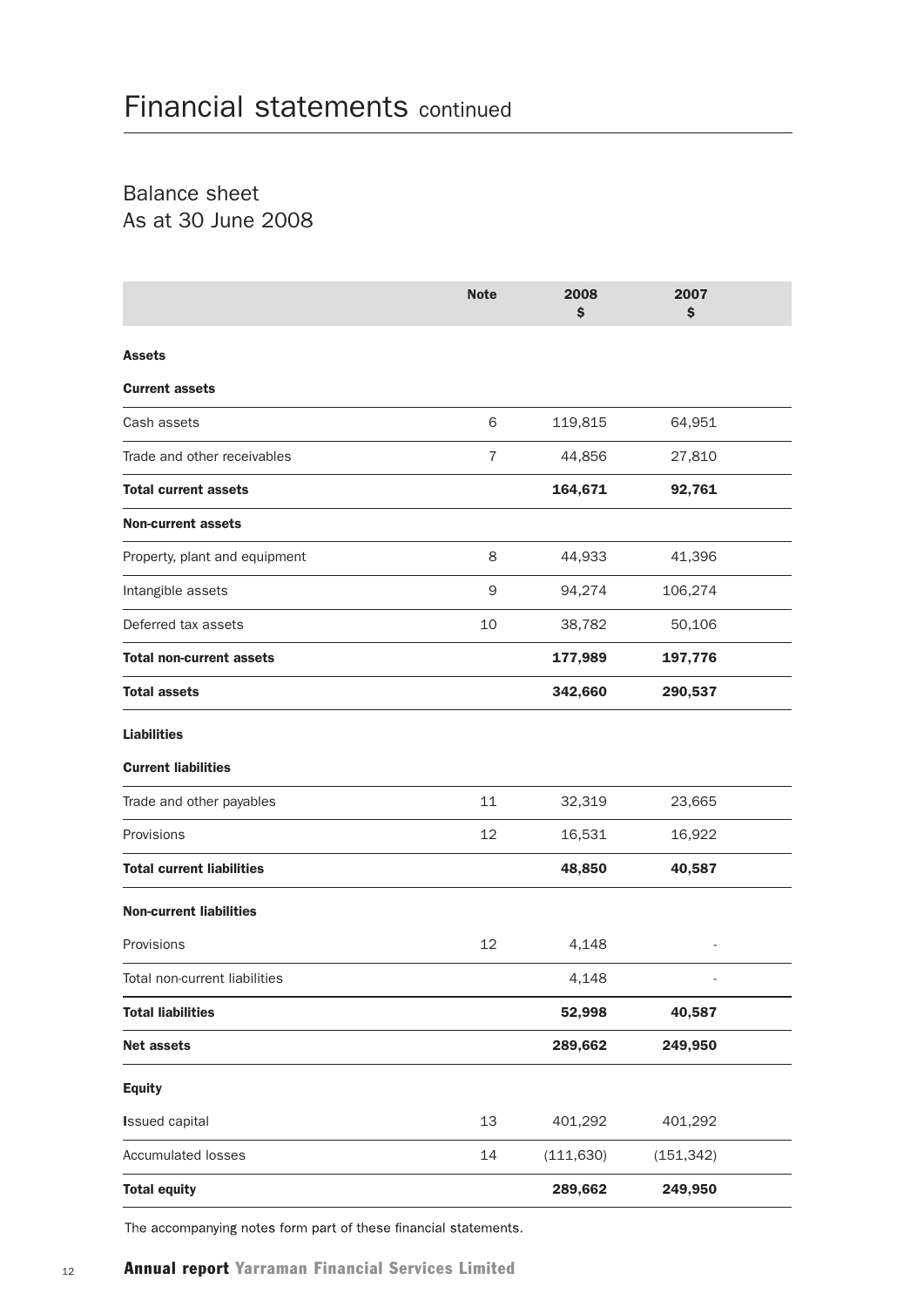# Statement of cash flows As at 30 June 2008

|                                                     | <b>Note</b> | 2008<br>\$ | 2007<br>\$ |  |
|-----------------------------------------------------|-------------|------------|------------|--|
| <b>Cash flows from operating activities</b>         |             |            |            |  |
| Receipts from customers                             |             | 408,786    | 318,214    |  |
| Payments to suppliers and employees                 |             | (349, 406) | (334, 105) |  |
| Interest received                                   |             | 3,192      | 3,125      |  |
| Net cash provided by/(used in) operating activities | 15          | 62,572     | (12, 766)  |  |
| <b>Cash flows from investing activities</b>         |             |            |            |  |
| Payments for property, plant and equipment          |             | (7,708)    | (15, 429)  |  |
| Net cash used in investing activities               |             | (7,708)    | (15, 429)  |  |
| Net increase/(decrease) in cash held                |             | 54,864     | (28, 195)  |  |
| Cash at the beginning of the financial year         |             | 64,951     | 93,146     |  |
| Cash at the end of the financial year               | 6(a)        | 119,815    | 64,951     |  |
|                                                     |             | 119,815    | 64,951     |  |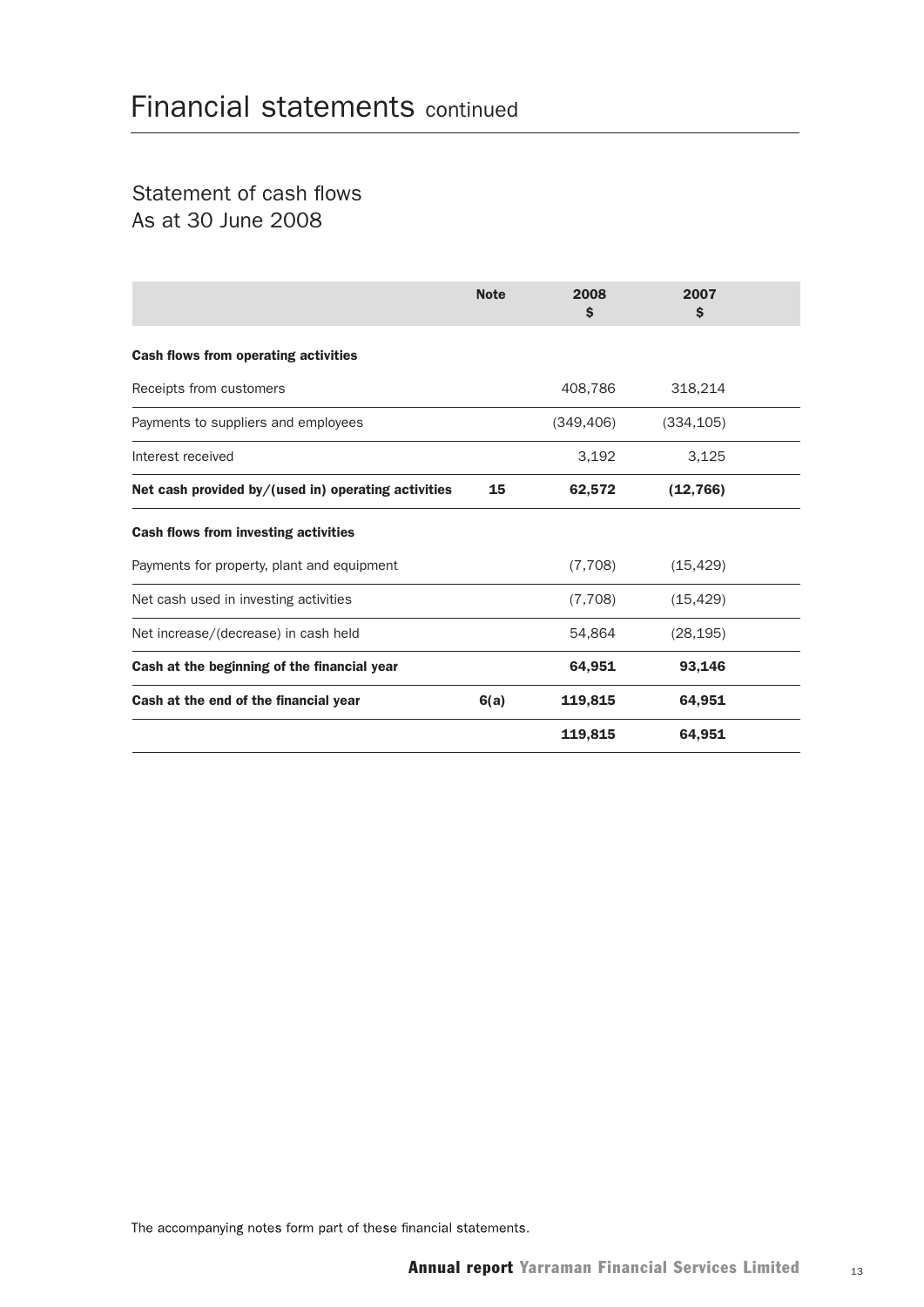# Statement of changes in equity As at 30 June 2008

|                                                  | <b>Note</b> | 2008<br>Ş | 2007<br>\$ |  |
|--------------------------------------------------|-------------|-----------|------------|--|
| Total equity at the beginning of the period      |             | 249.950   | 270.766    |  |
| Net profit/(loss) for the period                 |             | 39,712    | (20, 816)  |  |
| Net income/expense recognised directly in equity |             |           |            |  |
| Dividends provided for or paid                   |             |           |            |  |
| Shares issued during period                      |             |           |            |  |
| Total equity at the end of the period            |             | 289,662   | 249,950    |  |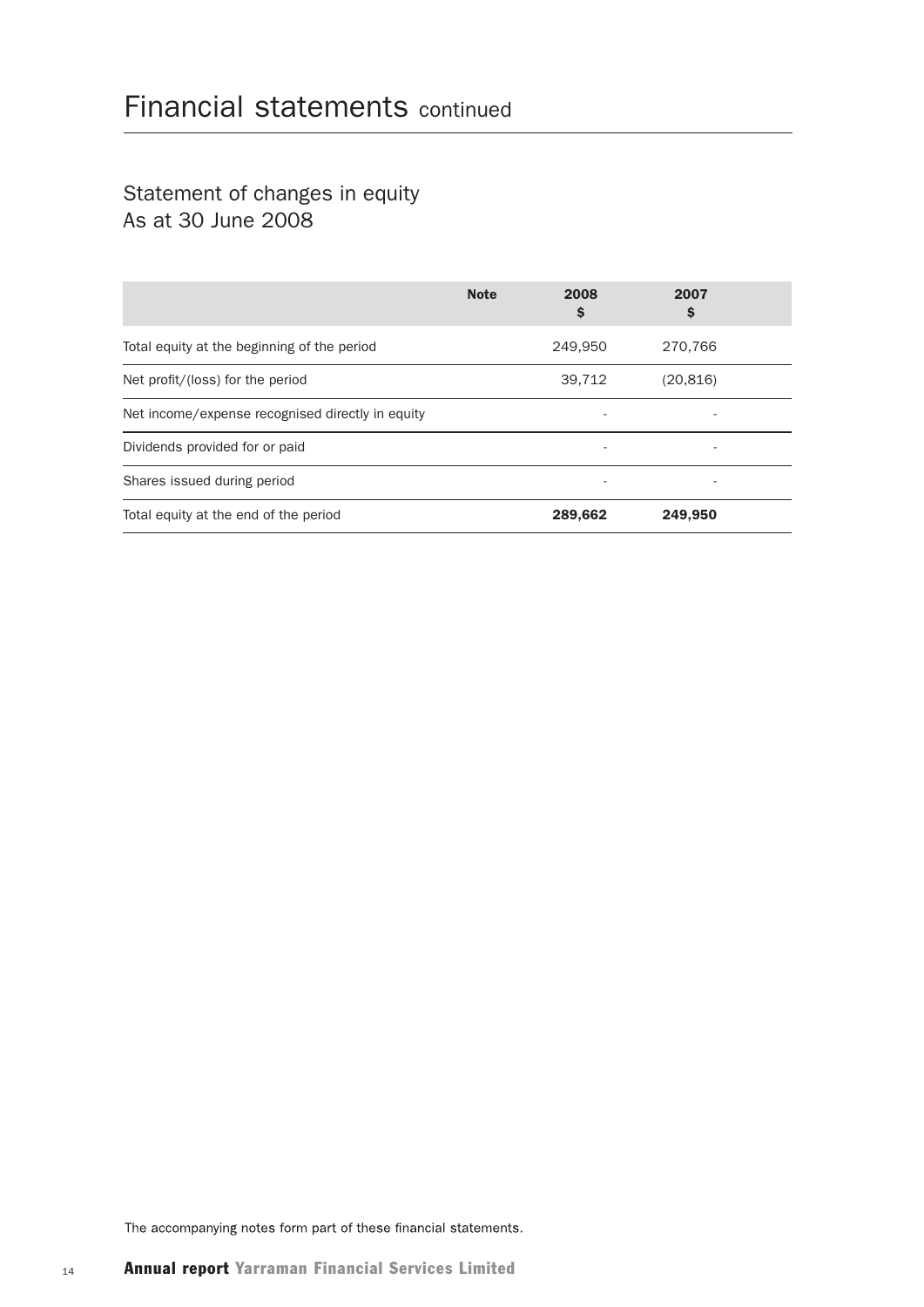# Notes to the financial statements

# For year ending 30 June 2008

## Note 1. Summary of significant accounting policies

#### Basis of preparation

This general purpose financial report has been prepared in accordance with Australian Accounting Standards (including the Australian Accounting Interpretations) and the Corporations Act 2001.

#### Compliance with IFRS

Australian Accounting Standards include Australian equivalents to International Financial Reporting Standards (AIFRS). Compliance with AIFRS ensures that the financial statements and notes comply with International Financial Reporting Standards (IFRS). These financial statements and notes comply with IFRS.

#### Historical cost convention

The financial report has been prepared under the historical cost conventions on an accruals basis as modified by the revaluation of financial assets and liabilities at fair value through profit or loss and where stated, current valuations of non-current assets. Cost is based on the fair values of the consideration given in exchange for assets.

#### Revenue

Interest and fee revenue is recognised when earned. All revenue is stated net of the amount of Goods and Services Tax (GST). The gain or loss on disposal of property, plant and equipment is recognised on a net basis and is classified as income rather than revenue.

#### Goods and services tax

Revenues, expenses and assets are recognised net of the amount of goods and services tax (GST), except where the amount of GST incurred is not recoverable for the taxation authority. In these circumstances, the GST is recognised as part of the cost of acquisition of the asset or as part of the expense.

#### Receivables and payables are stated with the amount of GST included.

The net amount of GST recoverable from, or payable to, the taxation authority is included as part of receivables or payables in the balance sheet. Cash flows are included in the statement of cash flows on a gross basis.

The GST components of cash flows arising from investing and financing activities which are recoverable from, or payable to, the ATO are classified as operation cash flows.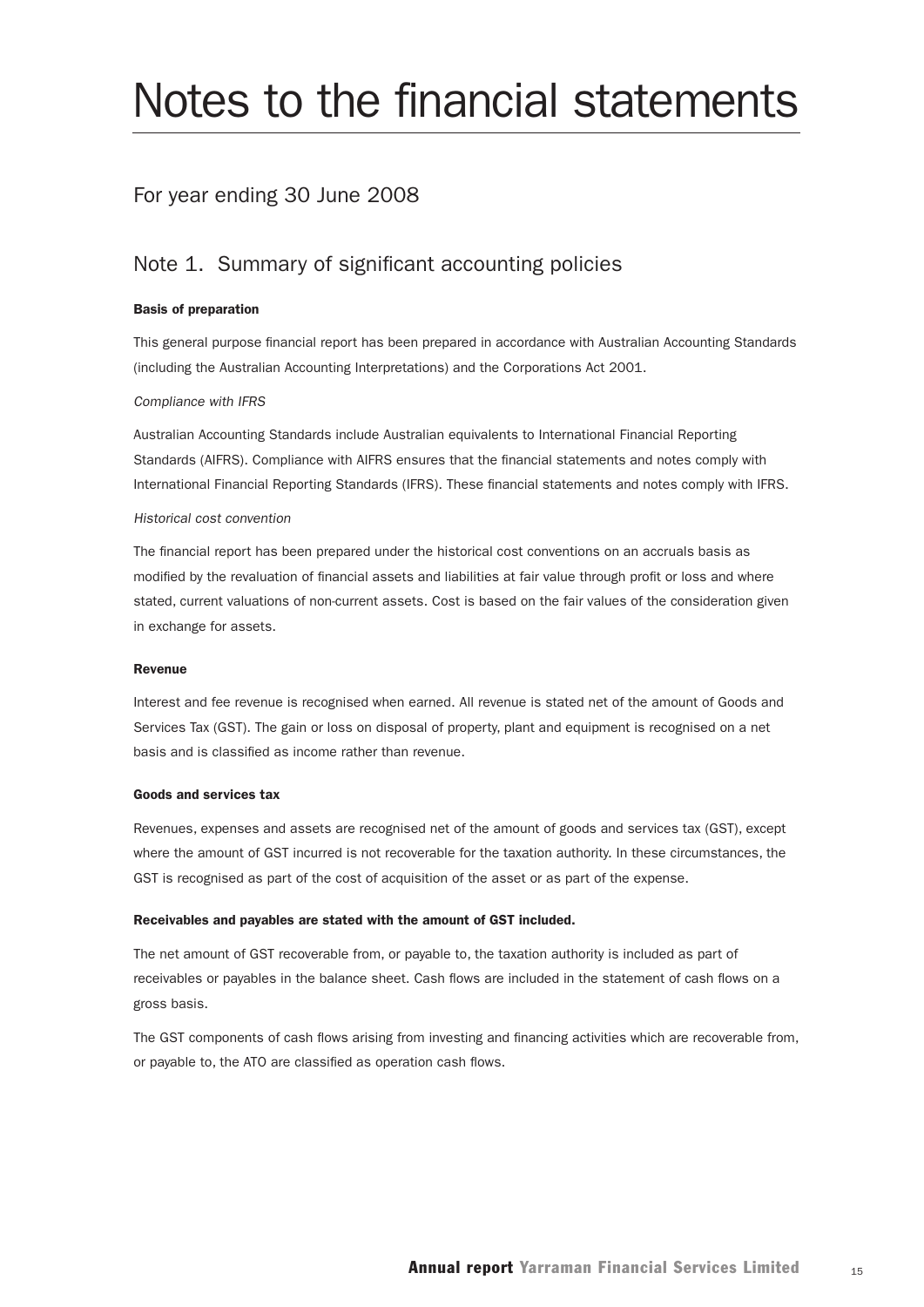#### Income tax

#### Current tax

Current tax is calculated by reference to the amount of income taxes payable or recoverable in respect of the taxable profit or tax loss for the period. It is calculated using tax rates and tax laws that have been enacted or substantively enacted by reporting date. Current tax for current and prior periods is recognised as a liability (or asset) to the extent that it is unpaid (or refundable).

#### Deferred tax

Deferred tax is accounted for using the comprehensive balance sheet liability method on temporary differences arising from differences between the carrying amount of assets and liabilities in the financial statements and the corresponding tax base of those items.

In principle, deferred tax liabilities are recognised for all taxable temporary differences. Deferred tax assets are recognised to the extent that it is probable that sufficient taxable amounts will be available against which deductible temporary differences or unused tax losses and tax offsets can be utilised. However, deferred tax assets and liabilities are not recognised if the temporary differences giving rise to them arise from the initial recognition of assets and liabilities (other than as a result of a business combination) which affects neither taxable income nor accounting profit. Furthermore, a deferred tax liability is not recognised in relation to taxable temporary differences arising from goodwill.

Deferred tax assets and liabilities are measured at the tax rates that are expected to apply to the period(s) when the asset and liability giving rise to them are realised or settled, based on tax rates (and tax laws) that have been enacted or substantively enacted by reporting date. The measurement of deferred tax liabilities reflects the tax consequences that would follow from the manner in which the consolidated entity expects, at the reporting date, to recover or settle the carrying amount of its assets and liabilities.

Deferred tax assets and liabilities are offset when there is a legally enforceable right to offset current tax and when the balances relate to taxes levied by the same taxation authority and the Company/consolidated entity intends to settle its tax assets and liabilities on a net basis.

#### Current and deferred tax for the period

Current and deferred tax is recognised as an expense or income in the income statement, except when it relates to items credited or debited to equity, in which case the deferred tax is also recognised directly in equity, or where it arises from initial accounting for a business combination, in which case it is taken into account in the determination of goodwill or excess.

#### Employee entitlements

Provision is made for the Company's liability for employee benefits arising from services rendered by employees to balance date. Employee benefits that are expected to be settled within one year have been measured at the amounts expected to be paid when the liability is settled, plus related on-costs. Employee benefits payable later than one year have been measured at the present value of the estimated future cash outflows to be made for those benefits.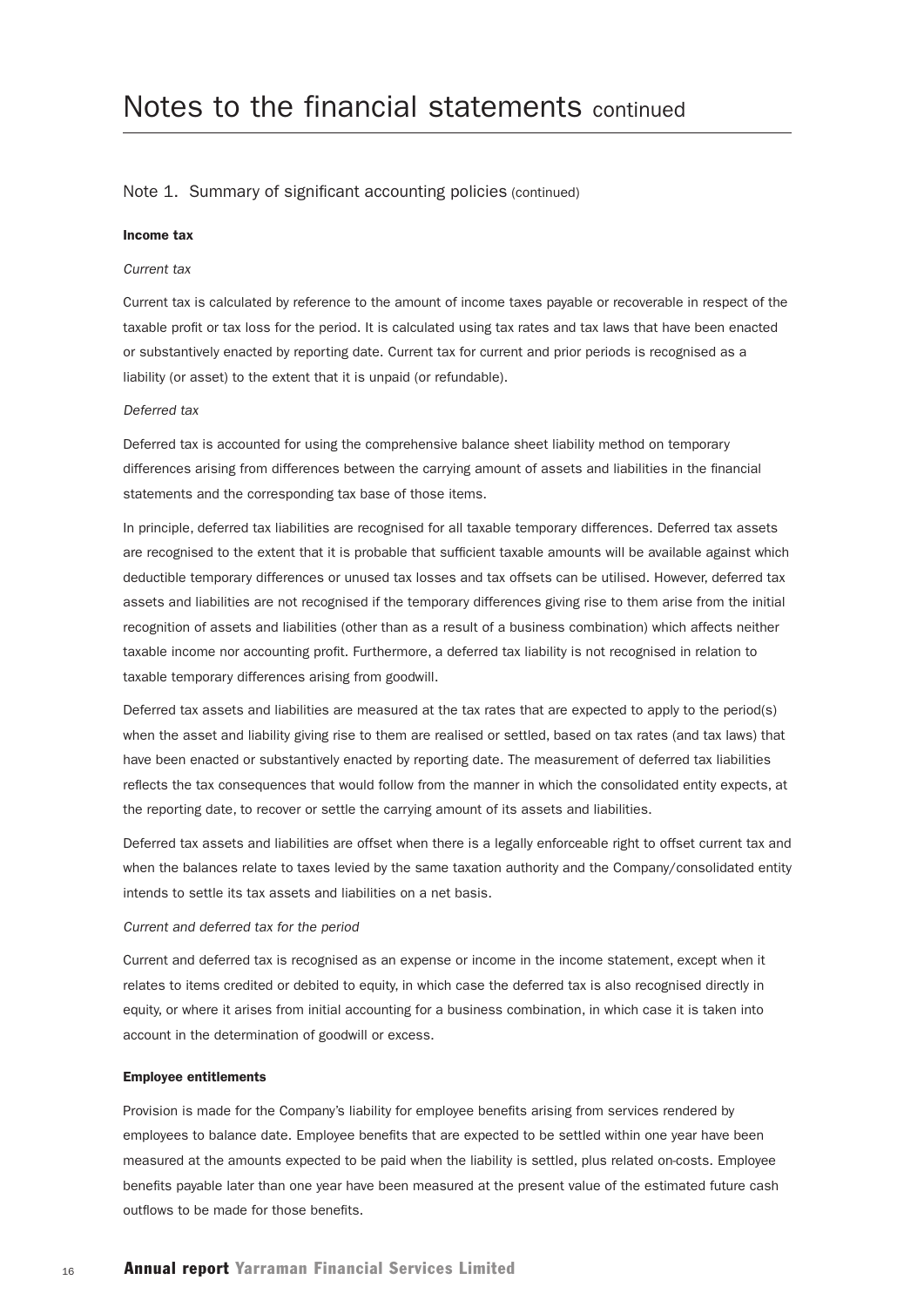The Company contributes to a defined contribution plan. Contributions to employee superannuation funds are charged against income as incurred.

#### Intangibles

The cost of the Company's franchise fee has been recorded at cost and is amortised on a straight line basis at a rate of 20% per annum.

#### Cash

For the purposes of the statement of cash flows, cash includes cash on hand and in banks and investments in money market instruments, net of outstanding bank overdrafts. Bank overdrafts are shown within borrowings in current liabilities on the balance sheet.

#### Comparative figures

Where required by Accounting Standards comparative figures have been adjusted to conform with changes in presentation for the current financial year.

#### Property, plant and equipment

Plant and equipment, leasehold improvements and equipment under finance lease are stated at cost less accumulated depreciation and impairment. Cost includes expenditure that is directly attributable to the acquisition of the item. In the event that settlement of all or part of the purchase consideration is deferred, cost is determined by discounting the amounts payable in the future to their present value as at the date of acquisition.

Depreciation is provided on property, plant and equipment, including freehold buildings but excluding land. Depreciation is calculated on a straight line basis so as to write off the net cost of each asset over its expected useful life to its estimated residual value. Leasehold improvements are depreciated at the rate equivalent to the available building allowance using the straight line method. The estimated useful lives, residual values and depreciation method is reviewed at the end of each annual reporting period.

The following estimated useful lives are used in the calculation of depreciation:

| - leasehold improvements | 40 years         |
|--------------------------|------------------|
| - plant and equipment    | $2.5 - 40$ years |
| - furniture and fittings | 4 - 40 years     |

#### Goodwill

Goodwill represents the excess of the cost of an acquisition over the fair value of the Company's share of the net identifiable assets of the acquired branch/agency at the date of acquisition. Goodwill on acquisition is included in intangible assets. Goodwill is not amortised. Instead, goodwill is tested for impairment annually, or more frequently if events or changes in circumstances indicate that it might be impaired, and is carried at cost less accumulated impairment losses.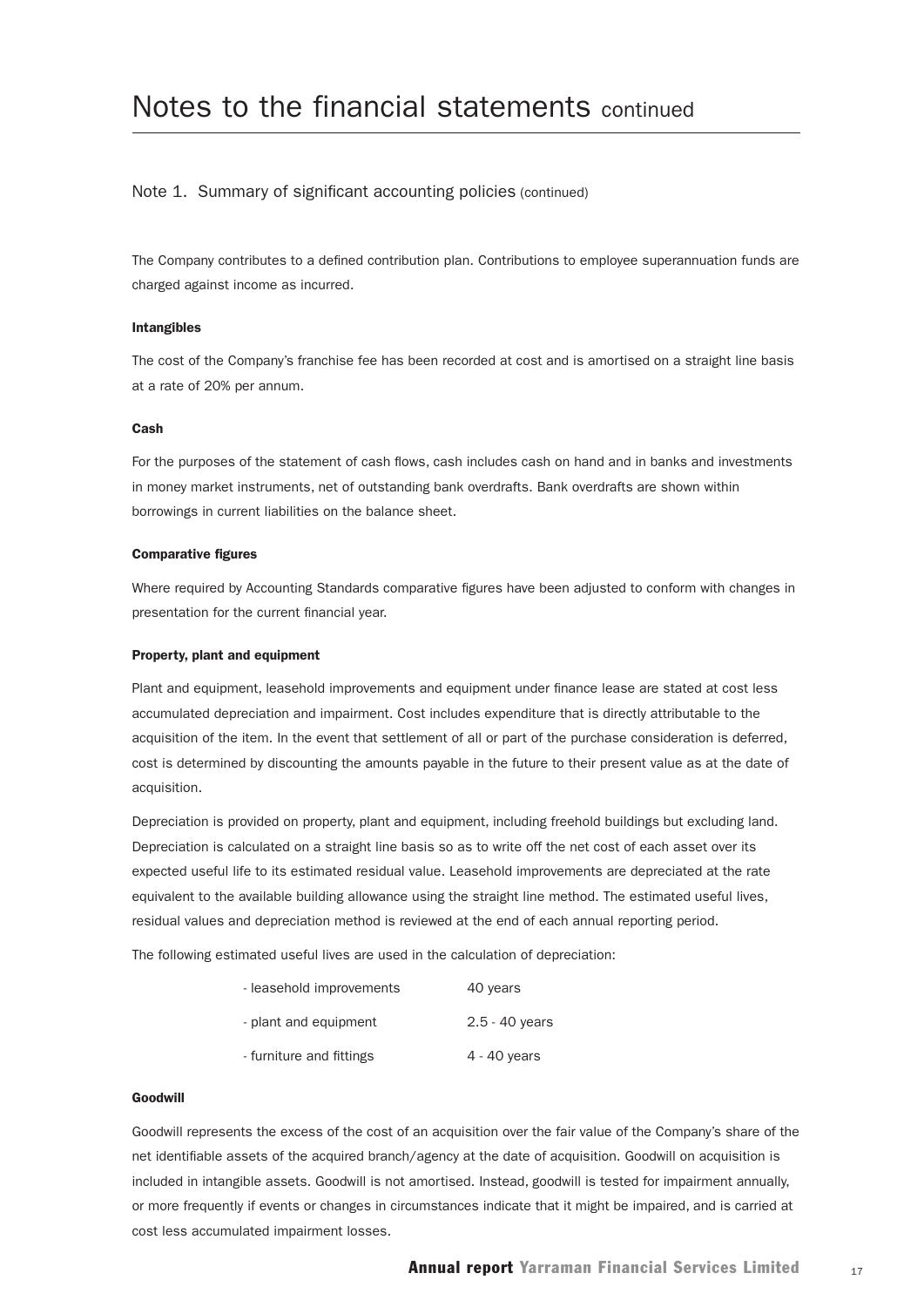Goodwill is allocated to cash-generating units for the purpose of impairment testing. Each of those cashgenerating units represents the Company's investment in each branch.

#### Critical accounting estimates and judgements

Estimates and judgements are continually evaluated and are based on historical experience and other factors, including expectations of future events that may have a financial impact on the entity and that are believed to be reasonable under the circumstances.

The Company makes estimates and assumptions concerning the future. The resulting accounting estimates will, by definition, seldom equal the related actual results.

The estimates and assumptions that have a significant risk of causing a material adjustment to the carrying amounts of assets and liabilities within the next financial year are set out below:

#### Estimated Impairment of Goodwill

The Company tests annually whether goodwill has suffered any impairment, in accordance with the accounting policy stated in note 1(above). The recoverable amounts of cash-generating units have been determined based on value-in-use calculations. These calculations require the use of assumptions.

#### Impairment of assets

At each reporting date, the consolidated entity reviews the carrying amounts of its tangible and intangible assets that have an indefinite useful life to determine whether there is any indication that those assets have suffered an impairment loss. If any such indication exists, the recoverable amount of the asset is estimated in order to determine the extent of the impairment loss (if any). Where the asset does not generate cash flows that are independent from other assets, the consolidated entity estimates the recoverable amount of the cash-generating unit to which the asset belongs. Goodwill is tested for impairment annually and whenever there is an indication that the asset may be impaired. An impairment of goodwill is not subsequently reversed.

Recoverable amount is the higher of fair value less costs to sell and value in use. In assessing value in use, the estimated future cash flows are discounted to their present value using a pre-tax discount rate that reflects current market assessments of the time value of money and the risks specific to the asset for which the estimates of future cash flows have not been adjusted.

If the recoverable amount of an asset (or cash-generating unit) is estimated to be less than its carrying amount, the carrying amount of the asset (cash-generating unit) is reduced to its recoverable amount. An impairment loss is recognised in profit or loss immediately, unless the relevant asset is carried at fair value, in which case the impairment loss is treated as a revaluation decrease.

Where an impairment loss subsequently reverses, the carrying amount of the asset (cash-generating unit) is increased to the revised estimate of its recoverable amount, but only to the extent that the increased carrying amount does not exceed the carrying amount that would have been determined had no impairment loss been recognised for the asset (cash-generating unit) in prior years. A reversal of an impairment loss is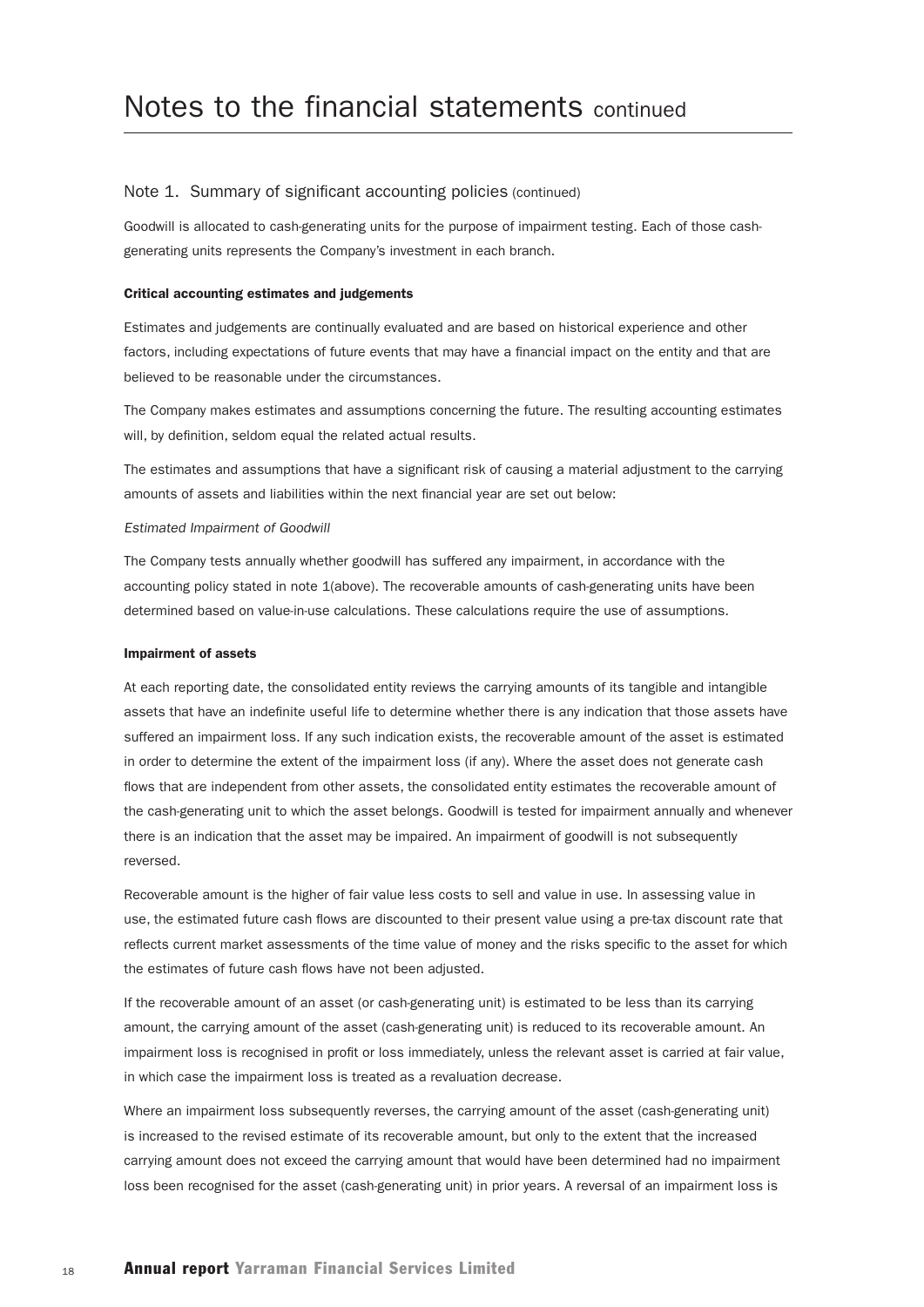recognised in profit or loss immediately, unless the relevant asset is carried at fair value, in which case the reversal of the impairment loss is treated as a revaluation increase.

#### Payment terms

Receivables and payables are non interest bearing and generally have payment terms of between 30 and 90 days.

#### Trade receivables and payables

Receivables are carried at their amounts due. The collectability of debts is assessed at balance date and specific provision is made for any doubtful accounts. Liabilities for trade creditors and other amounts are carried at cost that is the fair value of the consideration to be paid in the future for goods and services received, whether or not billed to the Company.

#### Borrowings

All loans are initially measured at the principal amount. Interest is recognised as an expense as it accrues.

#### **Provisions**

Provisions are recognised when the economic entity has a legal, equitable or constructive obligation to make a future sacrifice of economic benefits to other entities as a result of past transactions of other past events, it is probable that a future sacrifice of economic benefits will be required and a reliable estimate can be made of the amount of the obligation.

A provision for dividends is not recognised as a liability unless the dividends are declared, determined or publicly recommended on or before the reporting date.

#### Contributed equity

Ordinary shares are recognised at the fair value of the consideration received by the Company. Any transaction costs arising on the issue of ordinary shares are recognised directly in equity as a reduction of the share proceeds received.

#### Earnings per share

Basic earnings per share is calculated by dividing the profit attributable to equity holders of the Company, excluding any costs of servicing equity other than ordinary shares, by the weighted average number of ordinary shares outstanding during the financial year, adjusted for bonus elements in ordinary shares issued during the year.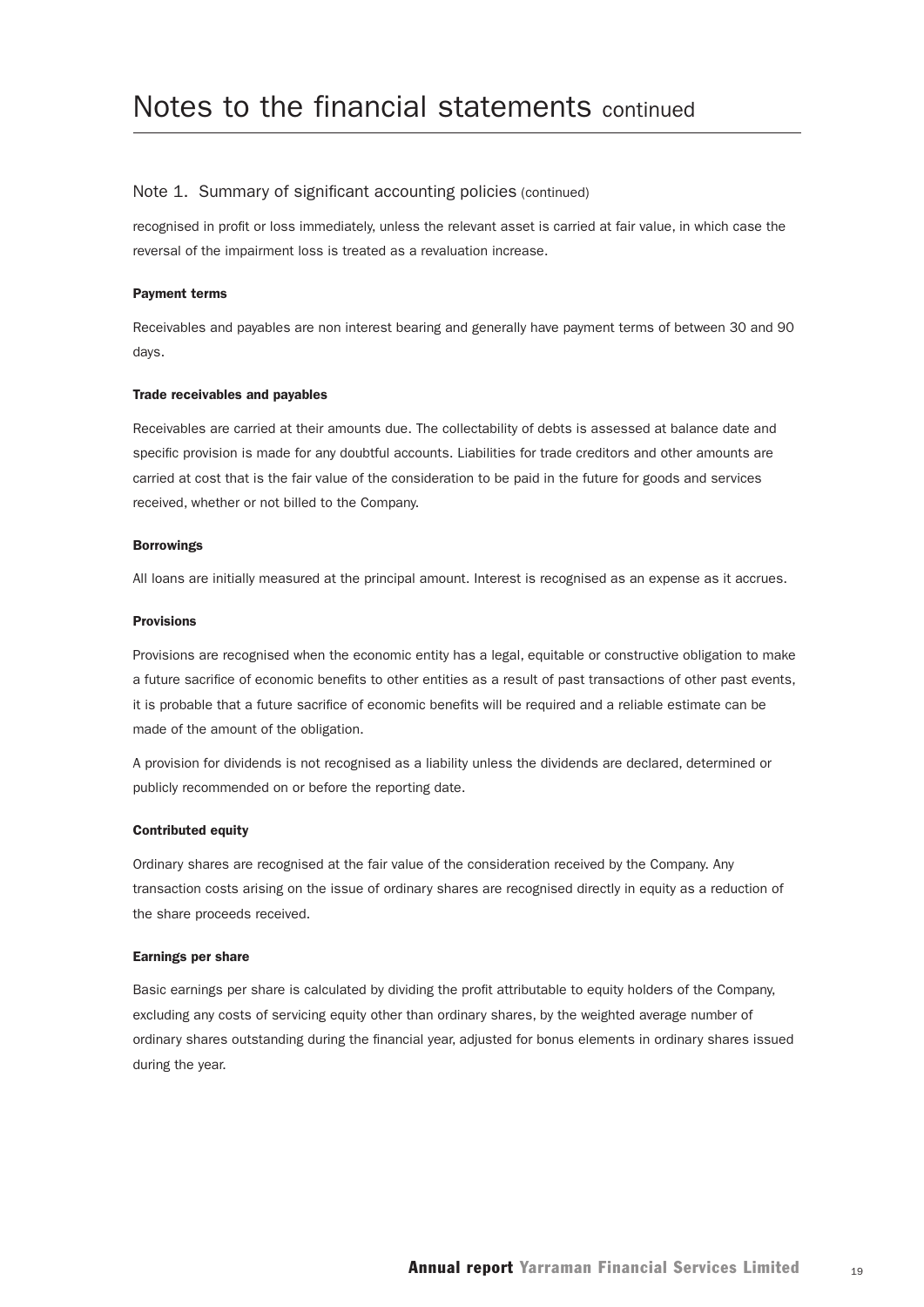### Note 2. Financial Risk Management

The Company's activities expose it to a limited variety of financial risks: market risk (including currency risk, fair value interest risk and price risk), credit risk, liquidity risk and cash flow interest rate risk. The Company's overall risk management program focuses on the unpredictability of financial markets and seeks to minimise potential adverse effects on the financial performance of the entity. The entity does not use derivative instruments.

Risk management is carried out directly by the Board of Directors.

(i) Market risk

The Company has no exposure to any transactions denominated in a currency other than Australian dollars.

(ii) Price risk

The Company is not exposed to equity securities price risk as it does not hold investments for sale or at fair value. The Company is not exposed to commodity price risk.

(iii) Credit risk

The Company has no significant concentrations of credit risk. It has policies in place to ensure that customers have an appropriate credit history. The Company's franchise agreement limits the Company's credit exposure to one financial institution, being Bendigo Bank Limited.

(iv) Liquidity risk

Prudent liquidity management implies maintaining sufficient cash and marketable securities and the availability of funding from credit facilities. The Company believes that its sound relationship with Bendigo Bank Limited mitigates this risk significantly.

(v) Cash flow and fair value interest rate risk

Interest-bearing assets are held with Bendigo Bank Limited and subject to movements in market interest. Interest-rate risk could also arise from long-term borrowings. Borrowings issued at variable rates expose the Company to cash flow interest-rate risk. The Company believes that its sound relationship with Bendigo Bank Limited mitigates this risk significantly.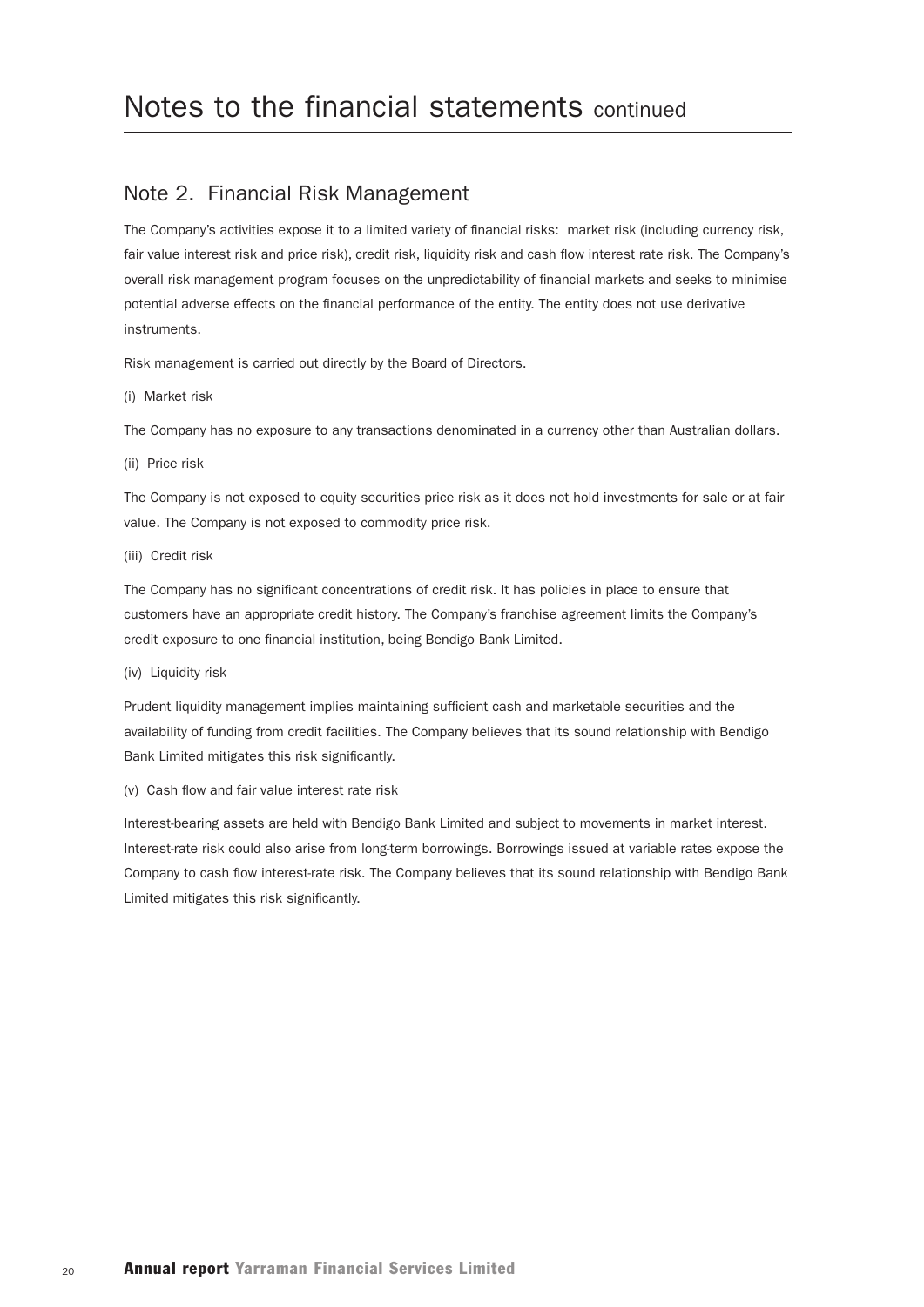|                                                | 2008<br>\$ | 2007<br>\$ |
|------------------------------------------------|------------|------------|
| Note 3. Revenue from ordinary activities       |            |            |
| <b>Operating activities:</b>                   |            |            |
| - services commissions                         | 415,227    | 297,470    |
| Total revenue from operating activities        | 415,227    | 297,470    |
| <b>Non-operating activities:</b>               |            |            |
| - interest received                            | 4,302      | 3,650      |
| Total revenue from non-operating activities    | 4,302      | 3,650      |
| <b>Total revenues from ordinary activities</b> | 419,529    | 301,120    |
| Note 4. Expenses                               |            |            |
| Depreciation of non-current assets:            |            |            |
| - plant and equipment                          | 1,315      | 901        |
| - leasehold improvements                       | 2,856      | 1,729      |
| Amortisation of non-current assets:            |            |            |
| - franchise agreement                          | 12,000     | 12,000     |
|                                                | 16,171     | 14,630     |
| <b>Bad debts</b>                               | 410        |            |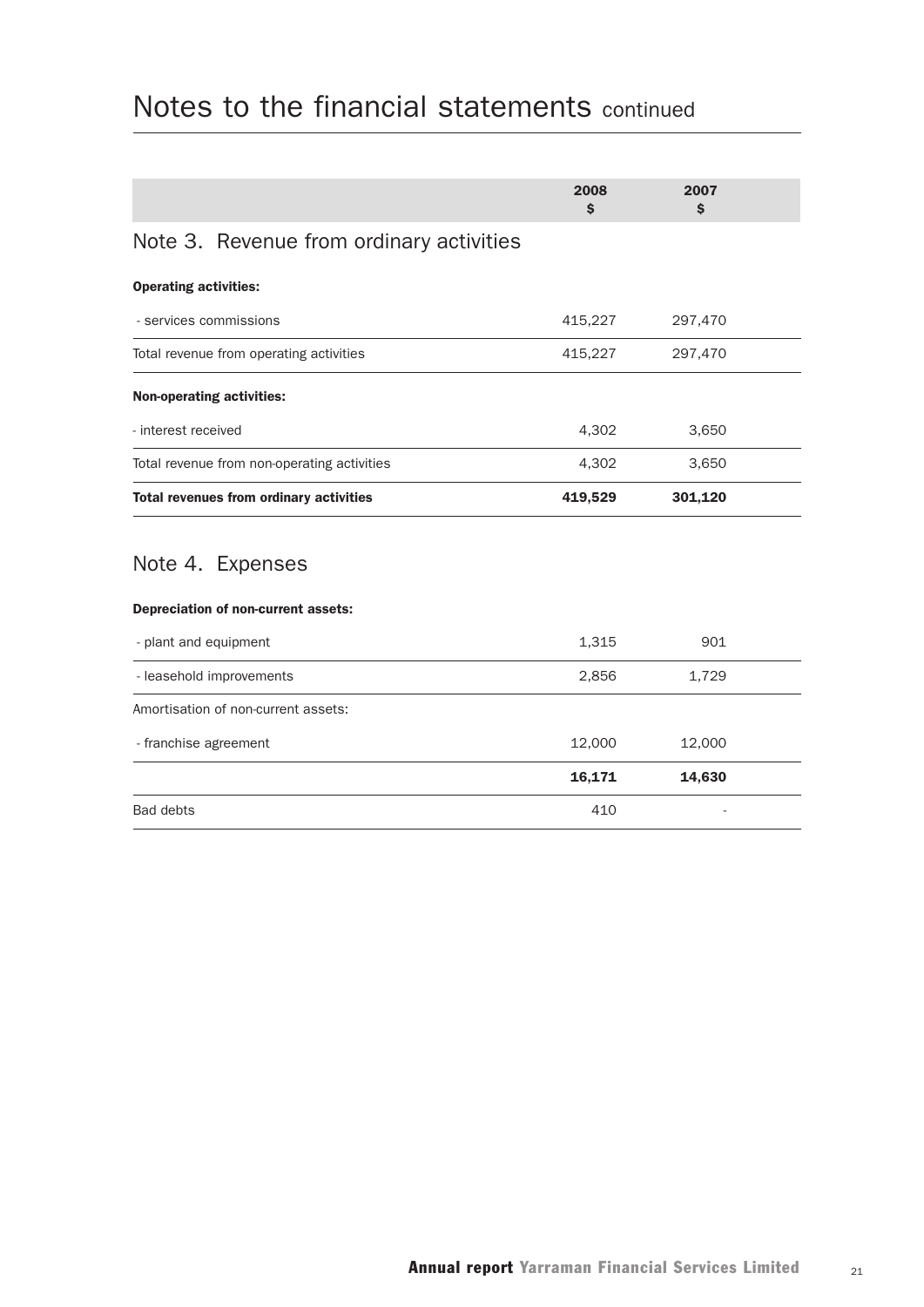|                                                                       |     | 2008<br>\$ | 2007<br>\$ |  |
|-----------------------------------------------------------------------|-----|------------|------------|--|
| Note 5. Income tax expense                                            |     |            |            |  |
| The components of tax expense comprise:                               |     |            |            |  |
| - Deferred tax on provisions                                          |     | (5, 974)   |            |  |
| - Recoupment of prior year tax losses                                 |     | 17,298     | 4,867      |  |
|                                                                       |     | 11,324     | 4,867      |  |
| The prima facie tax on profit/(loss) from ordinary activities         |     |            |            |  |
| before income tax is reconciled to the income tax expense as follows: |     |            |            |  |
| Operating profit/(loss)                                               |     | 51,036     | (25, 683)  |  |
| Prima facie tax on profit/(loss) from ordinary activities at 30%      |     | 15,311     | (7, 705)   |  |
| Add tax effect of:                                                    |     |            |            |  |
| - non-deductible expenses                                             |     | 3,600      | 3,600      |  |
| - timing differences                                                  |     | (190)      | 660        |  |
| - blackhole expenses                                                  |     | (1, 423)   | (1, 423)   |  |
| Current tax                                                           |     | 17,298     | (4,868)    |  |
| Movement in deferred tax                                              | 10. | (5, 974)   |            |  |
|                                                                       |     | 11,324     | (4,868)    |  |
| Note 6. Cash assets                                                   |     |            |            |  |

|                          | 119,815 | 64,951 |  |
|--------------------------|---------|--------|--|
| Term deposits            | 98.657  | 40.795 |  |
| Cash at bank and on hand | 21.158  | 24.156 |  |

The above figures are reconciled to cash at the end of

the financial year as shown in the statement of cashflows as follows:

#### 6(a) Reconciliation of cash

|                          | 119,815 | 64.951 |  |
|--------------------------|---------|--------|--|
| Term deposit             | 98.657  | 40.795 |  |
| Cash at bank and on hand | 21.158  | 24.156 |  |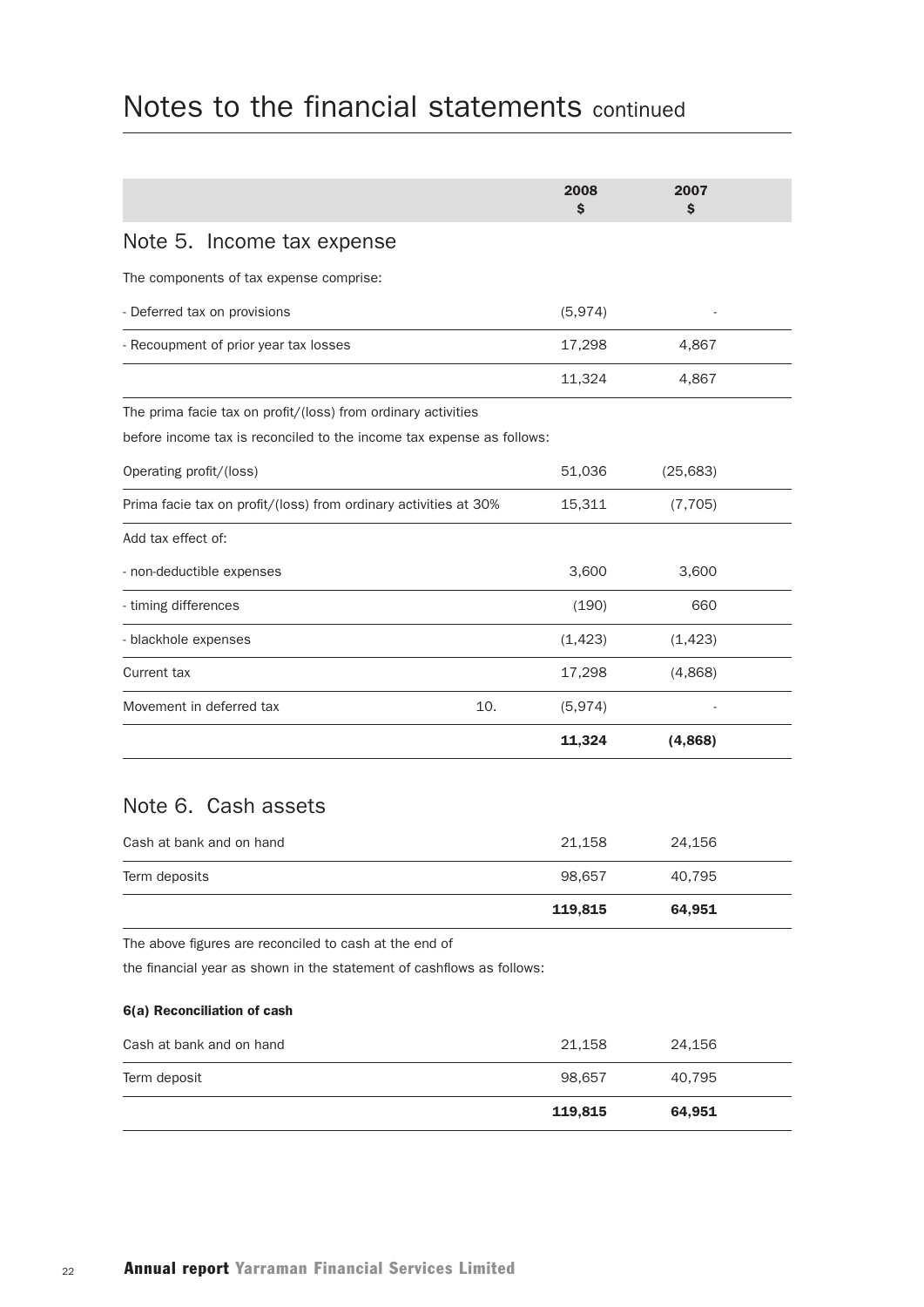|                                     | 2008<br>\$ | 2007<br>\$ |  |
|-------------------------------------|------------|------------|--|
| Note 7. Trade and other receivables |            |            |  |
| <b>Trade receivables</b>            | 34,836     | 24,658     |  |
| Prepayments                         | 6,305      | 3,152      |  |
| Other                               | 3,715      | ٠          |  |
|                                     | 44,856     | 27,810     |  |

# Note 8. Property, plant and equipment

| Plant and equipment                   |          |          |  |
|---------------------------------------|----------|----------|--|
| At cost                               | 8,624    | 8,169    |  |
| Less accumulated depreciation         | (3, 144) | (1,829)  |  |
|                                       | 5,480    | 6,340    |  |
| Leasehold improvements                |          |          |  |
| At cost                               | 45,463   | 38,210   |  |
| Less accumulated depreciation         | (6,010)  | (3, 154) |  |
|                                       | 39,453   | 35,056   |  |
| Total written down amount             | 44,933   | 41,396   |  |
| <b>Movements in carrying amounts:</b> |          |          |  |
| Plant and equipment                   |          |          |  |
| Carrying amount at beginning          | 6,340    | 5,760    |  |
| Additions                             | 455      | 1,481    |  |
| Less: depreciation expense            | (1,315)  | (901)    |  |
| Carrying amount at end                | 5,480    | 6,340    |  |
| Leasehold improvements                |          |          |  |
| Carrying amount at beginning          | 35,056   | 22,838   |  |
| Additions                             | 7,253    | 13,947   |  |
| Less: depreciation expense            | (2,856)  | (1, 729) |  |
| Carrying amount at end                | 39,453   | 35,056   |  |
| <b>Total written down amount</b>      | 44,933   | 41,396   |  |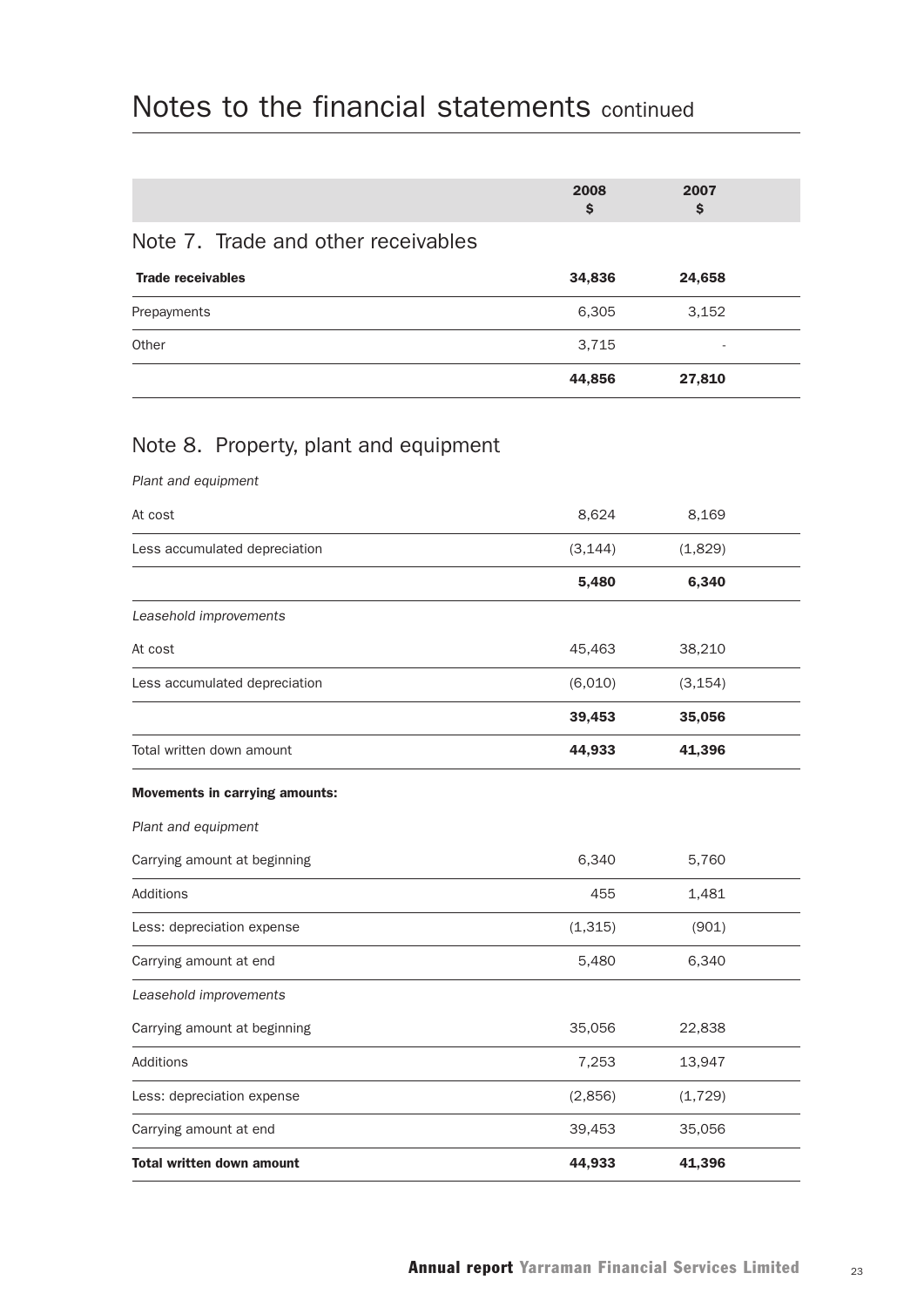|                                                   | 2008<br>\$ | 2007<br>Ś. |  |
|---------------------------------------------------|------------|------------|--|
| Note 9. Intangible assets                         |            |            |  |
| Franchise fee                                     |            |            |  |
| At cost                                           | 60,000     | 60,000     |  |
| Less: accumulated amortisation                    | (36,000)   | (24,000)   |  |
| Goodwill                                          | 70,274     | 70,274     |  |
|                                                   | 24,000     | 106,274    |  |
| Note 10. Deferred Tax                             |            |            |  |
| Deferred tax asset                                |            |            |  |
| - Opening balance                                 | 50,106     | 45,239     |  |
| Future income tax benefits attributable to losses |            | 4,867      |  |
| Recoupment of prior year tax losses               | (17, 298)  |            |  |
| Deferred tax on provisions                        | 5,974      |            |  |
| - Closing balance                                 | 38,782     | 50,106     |  |
| Note 11. Trade and other payables                 |            |            |  |
| Trade creditors                                   | 28,308     | 20,665     |  |
| Other creditors & accruals                        | 3,510      | 3,000      |  |
|                                                   | 31,818     | 23,665     |  |
| Note 12. Provisions                               |            |            |  |
| Current                                           |            |            |  |
| Employee provisions                               | 16,531     | 16,922     |  |
| Non-current                                       |            |            |  |
| Employee provisions                               | 4,148      |            |  |
| Number of employees at year end                   | 4          | 4          |  |
|                                                   |            |            |  |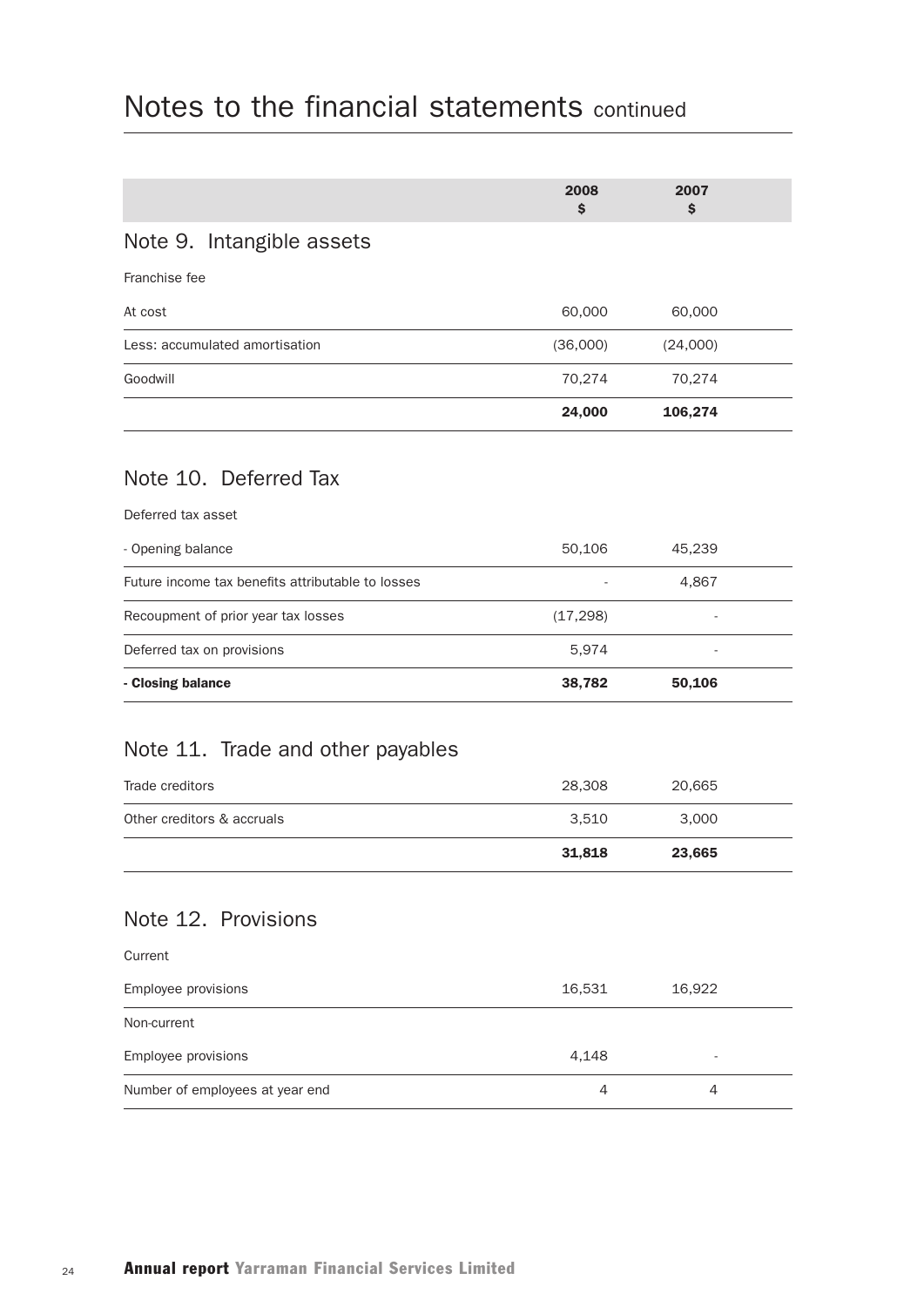|                                                                | 2008<br>\$ | 2007<br>Ş |  |
|----------------------------------------------------------------|------------|-----------|--|
| Note 13. Contributed equity                                    |            |           |  |
| 425,000 Ordinary shares fully paid of \$1 each (2007: 425,000) | 425,000    | 425,000   |  |
| Less: equity raising expenses                                  | (23, 708)  | (23, 708) |  |
|                                                                | 401,292    | 401.292   |  |

# Note 14. Accumulated losses

| Balance at the beginning of the financial year              | (151, 342) | (130,526) |  |
|-------------------------------------------------------------|------------|-----------|--|
| Net profit/(loss) from ordinary activities after income tax | 39.712     | (20, 816) |  |
| Balance at the end of the financial year                    | (111, 630) | (151.342) |  |

# Note 15. Statement of cashflows

| Reconciliation of loss from ordinary activities after tax |          |           |  |
|-----------------------------------------------------------|----------|-----------|--|
| to net cash provided by/(used in) operating activities    |          |           |  |
| Profit/(Loss) from ordinary activities after income tax   | 39,712   | (20, 816) |  |
| Non cash items:                                           |          |           |  |
| - depreciation                                            | 4,171    | 2,630     |  |
| - amortisation                                            | 12,000   | 12,000    |  |
| <b>Changes in assets and liabilities:</b>                 |          |           |  |
| - (increase)/decrease in receivables                      | (17,046) | (8, 114)  |  |
| - (increase)/decrease in other assets                     | 11,324   | (4,867)   |  |
| - increase/(decrease) in payables                         | 8,154    | 3,620     |  |
| -increase/(decrease) in provisions                        | 3,757    | 2,781     |  |
| Net cashflows provided by/(used in) operating activities  | 62,072   | (12, 766) |  |

# Note 16. Auditors' remuneration

Amounts received or due and receivable by the Auditor of the Company for:

|                           | 5,400 | 6.345 |
|---------------------------|-------|-------|
| - non audit services      | 1.400 | 2.345 |
| - audit & review services | 4.000 | 4.000 |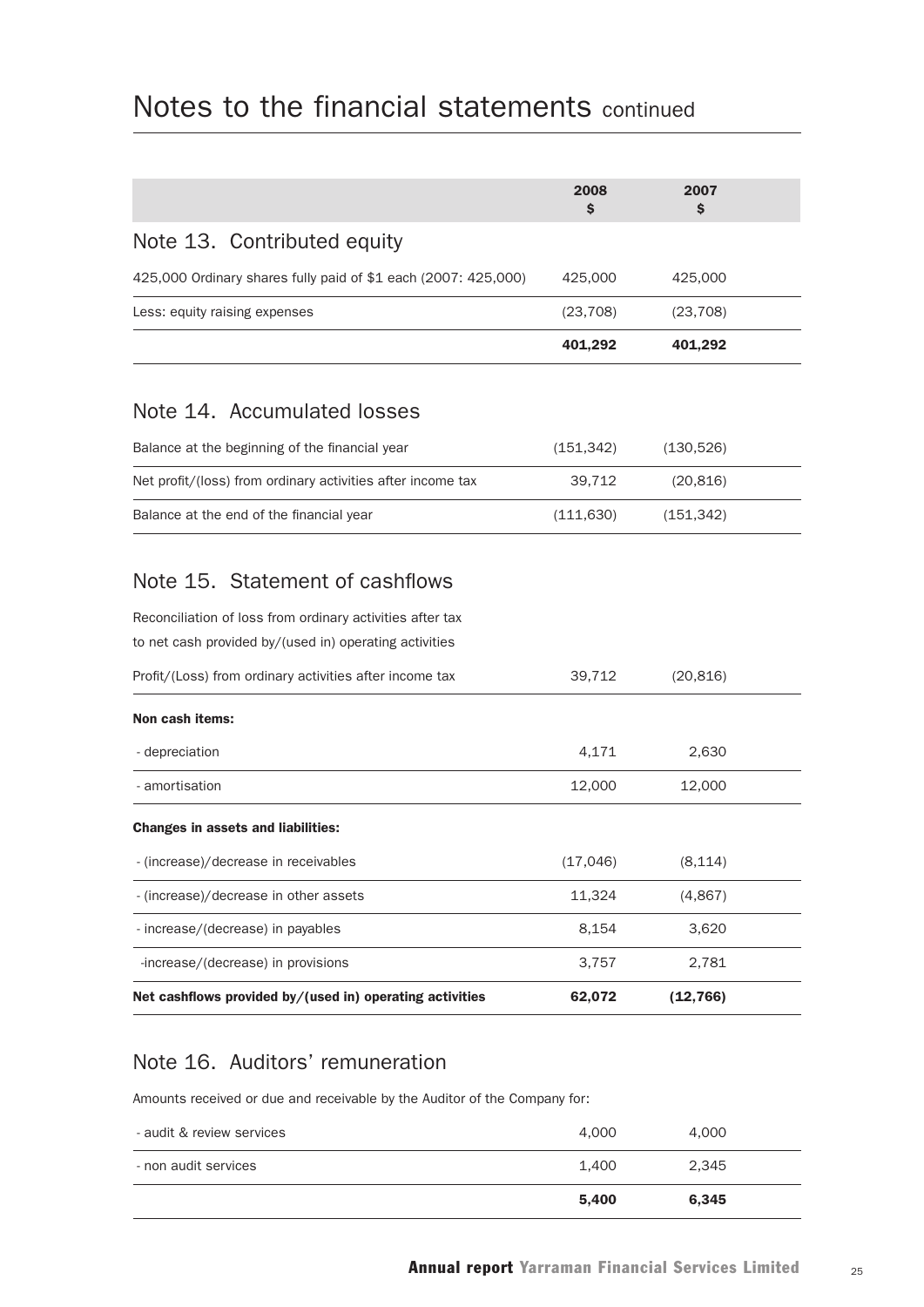## Note 17. Director and related party disclosures

The names of Directors who have held office during the financial year are:

David Wayne Emms Ross Christopher Begent John Henry Harwood (Resigned 31 March 2008) Jennifer Eileen Hunter (Resigned 2 July 2007) Cr Noel Leslie Strohfeld Terence Edward Dhann Keith Roy Carroll Frank E Smith (Appointed 9 July 2007) Lee Ryan Evans (Appointed 3 June 08) James Alan Beveridge (Appointed 3 June 2008) Peter McDade (Appointed 24 July 2007) Brenton Lester McLennan (Appointed 9 July 2007)

No Director or related entity has entered into a material contract with the Company. No Director's fees have been paid as the positions are held on a voluntary basis.

| <b>Directors shareholdings</b>                  | 2008  | 2007  |  |
|-------------------------------------------------|-------|-------|--|
| David Wayne Emms                                | 1,001 | 1,001 |  |
| Ross Christopher Begent                         | 2,001 | 2,001 |  |
| John Henry Harwood (Resigned 31 March 2008)     | 1,500 | 1,500 |  |
| Jennifer Eileen Hunter (Resigned 2 July 2007)   | 1,000 | 1,000 |  |
| Cr Noel Leslie Strohfeld                        | 501   | 501   |  |
| Terence Edward Dhann                            | 501   | 501   |  |
| Keith Roy Carroll                               | 1,501 | 1,501 |  |
| Frank E Smith (Appointed 9 July 2007)           | 1,000 | 1,000 |  |
| Lee Ryan Evans (Appointed 3 June 08)            | 500   | 500   |  |
| James Alan Beveridge (Appointed 3 June 2008)    |       |       |  |
| Peter McDade (Appointed 24 July 2007)           |       |       |  |
| Brenton Lester McLennan (Appointed 9 July 2007) | 500   | 500   |  |

There was no movement in Directors shareholdings during the year. Each share held is valued at \$1.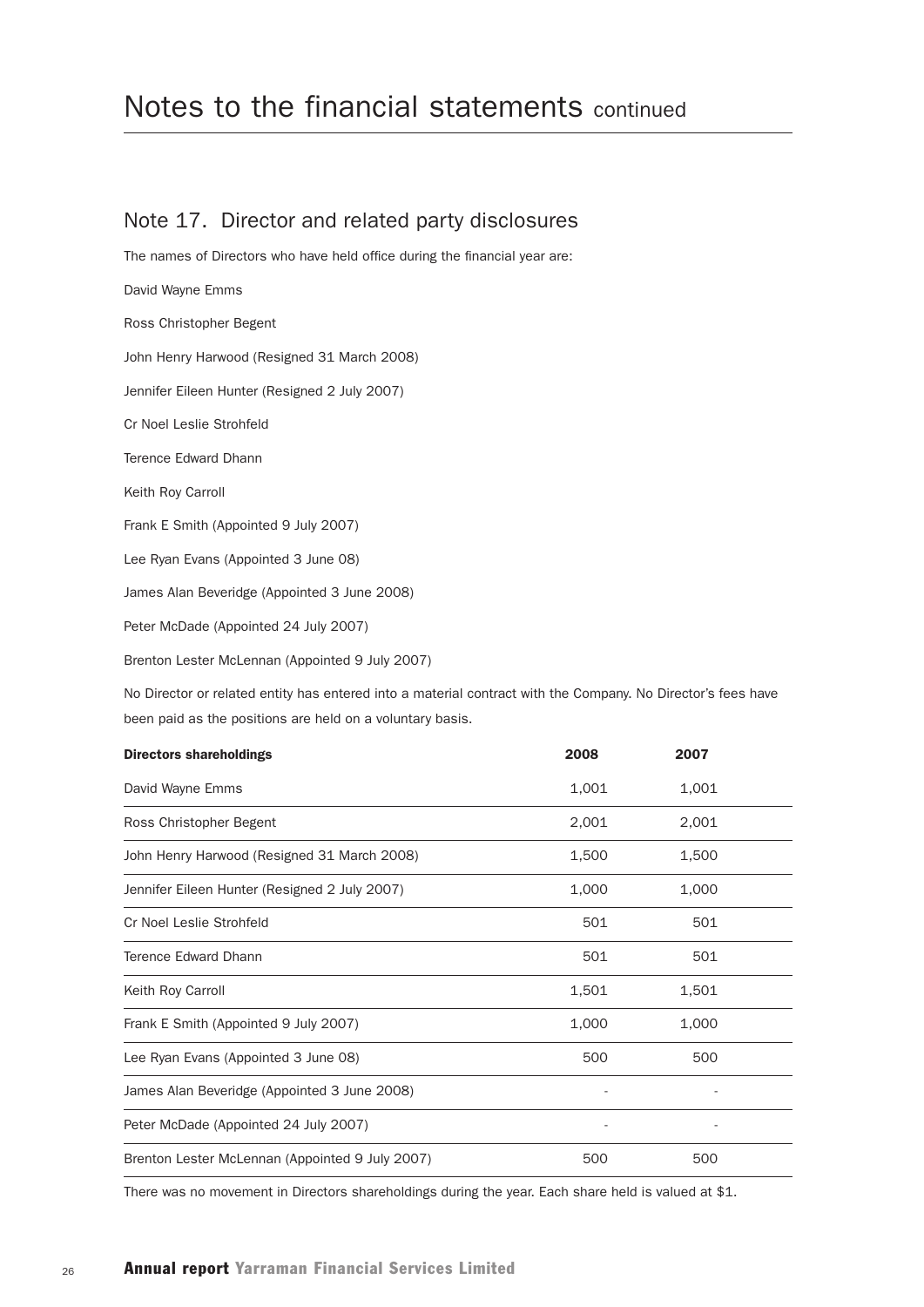## Note 18. Earnings per share

|                                                                                                                 | 2008<br>\$            | 2007<br>\$            |  |
|-----------------------------------------------------------------------------------------------------------------|-----------------------|-----------------------|--|
| (a) Profit attributable to the ordinary equity holders<br>of the Company used in calculating earnings per share | 39,712                | (20, 816)             |  |
|                                                                                                                 |                       |                       |  |
|                                                                                                                 | 2008<br><b>Number</b> | 2007<br><b>Number</b> |  |

# Note 19. Events occurring after the balance sheet date

There have been no events after the end of the financial year that would materially affect the financial statements.

## Note 20. Contingent liabilities

There were no contingent liabilities at the date of this report to affect the financial statements.

# Note 21. Segment reporting

The economic entity operates in the service sector where it facilitates Community Bank® services pursuant to a franchise agreement with Bendigo Bank Limited. The economic entity operates in one geographic area being Yarraman district of Queensland.

# Note 22. Registered office/Principal place of business

The registered office and principal place of business is:

# 23 Toomey Street 23 Toomey Street

Registered office **Principal place of business** Yarraman QLD 4614 Yarraman QLD 4614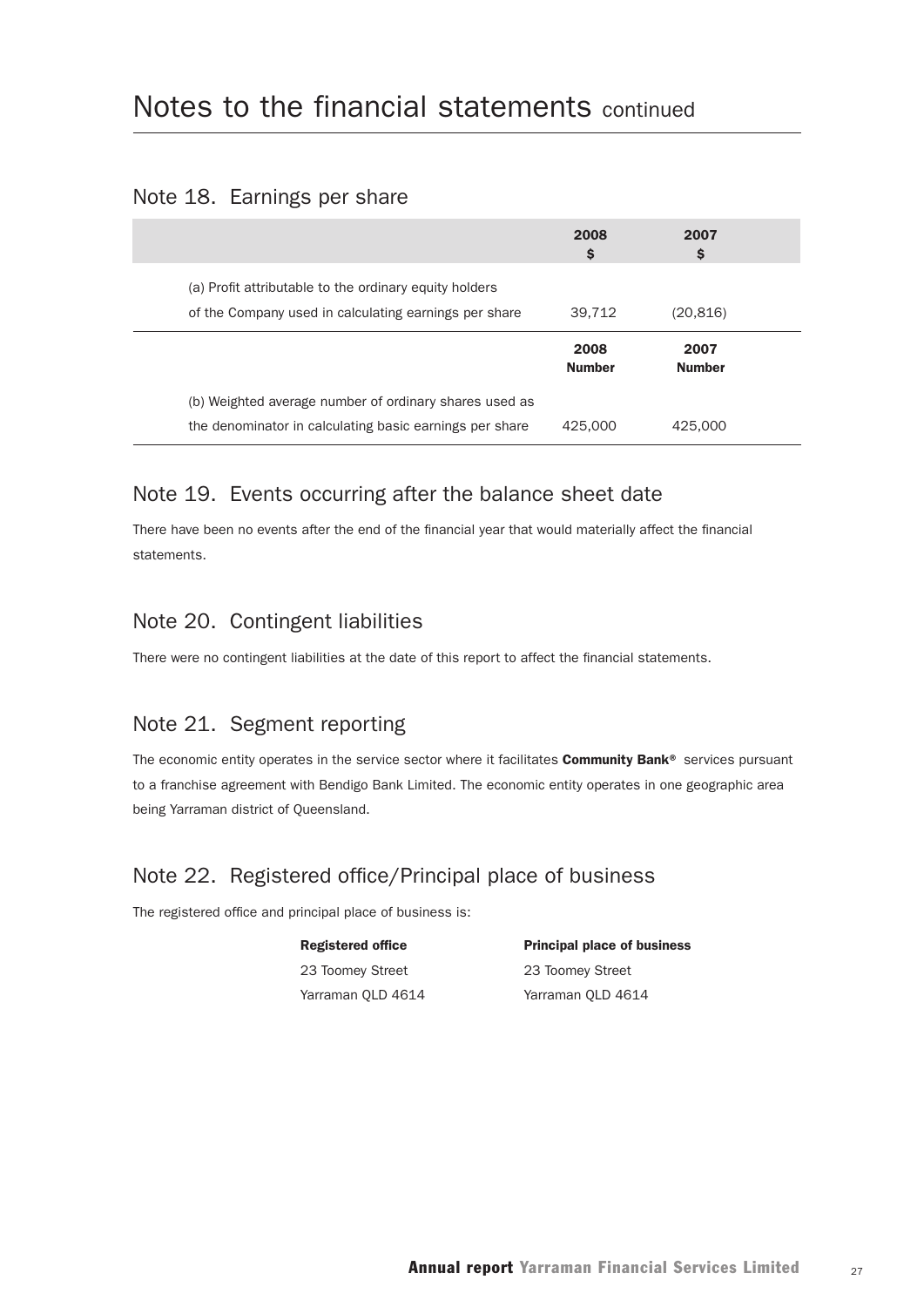## Note 23. Financial Instruments

#### Net fair values

The net fair values of financial assets and liabilities approximate the carrying values as disclosed in the Statement of Financial Position. The Company does not have any unrecognised financial instruments at the year end.

#### Credit risk

The maximum exposure to credit risk at balance date to recognised financial assets is the carrying amount of those assets as disclosed in the Statement of Financial Position and notes to the financial statements.

There are no material credit risk exposures to any single debtor or group of debtors under financial instruments entered into by the economic entity.

#### Interest rate risk

|                              |                           |        | Fixed interest rate maturing in |                          |                   |                          |                          |        |                          |        |                                                |      |
|------------------------------|---------------------------|--------|---------------------------------|--------------------------|-------------------|--------------------------|--------------------------|--------|--------------------------|--------|------------------------------------------------|------|
| Financial<br>instrument      | Floating interest<br>rate |        | 1 year or less                  |                          | Over 1 to 5 years |                          | Over 5 years             |        | Non interest<br>bearing  |        | Weighted average<br>effective interest<br>rate |      |
|                              | 2008                      | 2007   | 2008                            | 2007                     | 2008              | 2007                     | 2008                     | 2007   | 2008                     | 2007   | 2008                                           | 2007 |
|                              | \$                        | \$     | \$                              | \$                       | \$                | \$                       | \$                       | \$     | \$                       | \$     | %                                              | %    |
| <b>Financial assets</b>      |                           |        |                                 |                          |                   |                          |                          |        |                          |        |                                                |      |
| Cash assets                  | 20.958                    | 27.063 | $\overline{\phantom{a}}$        | ۰                        | ٠                 | $\overline{\phantom{a}}$ | ٠                        | ٠      | 200                      | 200    | 0.05                                           | 0.05 |
| Term deposit                 | ٠                         | ٠      | 98,657                          | 40.795                   | ٠                 | $\overline{\phantom{a}}$ | $\overline{\phantom{a}}$ | ٠      | $\overline{\phantom{a}}$ | ٠      | 4.89                                           | 6.10 |
| Receivables                  | $\overline{\phantom{a}}$  | ٠      | $\overline{\phantom{a}}$        | $\overline{\phantom{a}}$ | ۰                 | $\overline{\phantom{a}}$ | $\overline{\phantom{a}}$ | $\sim$ | 34.836                   | 27,810 | N/A                                            | N/A  |
| <b>Financial liabilities</b> |                           |        |                                 |                          |                   |                          |                          |        |                          |        |                                                |      |
| Payables                     | $\overline{\phantom{a}}$  | ٠      | $\overline{\phantom{a}}$        | $\overline{\phantom{a}}$ | ٠                 | $\overline{\phantom{a}}$ | ٠                        | $\sim$ | 28,308                   | 23,665 | N/A                                            | N/A  |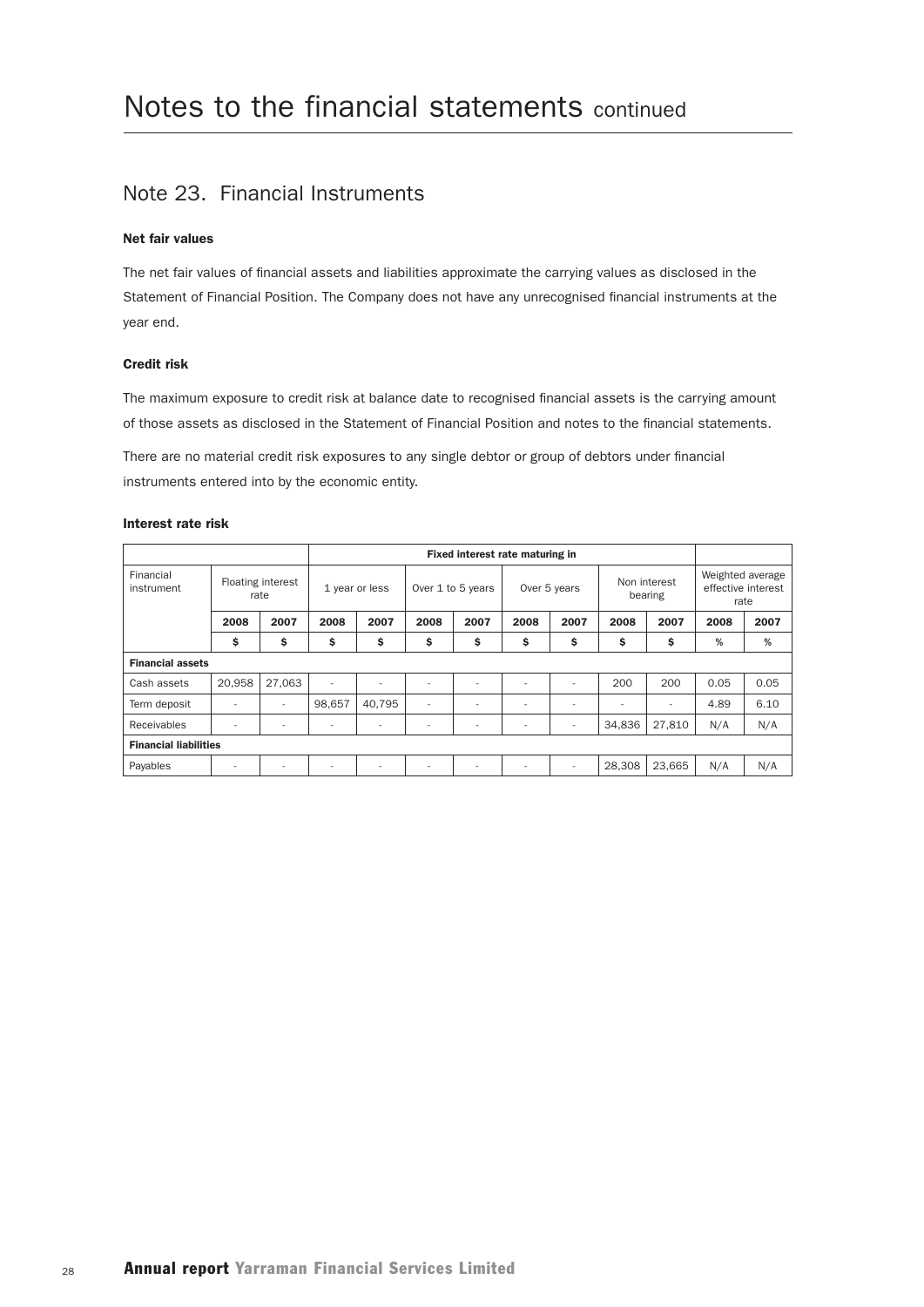# Director's declaration

In accordance with a resolution of the Directors of Yarraman Financial Services Limited, we state that:

In the opinion of the Directors:

- a) the financial statements and notes of the Company are in accordance with the Corporations Act 2001, including:
	- i) giving a true and fair view of the Company's financial position as at 30 June 2008 and of its performance for the financial year ended on that date; and
	- ii) complying with Accounting Standards, the Corporations Regulations 2001 and other mandatory professional reporting requirements; and
- b) there are reasonable grounds to believe that the Company will be able to pay its debts as and when they become due and payable.
- b) the audited remuneration disclosures set out in the remuneration report section of the Directors' report comply with Accounting Standard AASB174 Related Party Disclosures and the Corporations Regulations 2001.

The Directors have been given the declarations by the Chief Executive Officer and Chief Financial Officer as required by section 295A of the Corporations Act.

This declaration is made in accordance with a resolution of the Board of Directors.

David Wayne Emms, Chairman **Ross Christopher Begent, Secretary** 

Signed on the 18th of September 2008.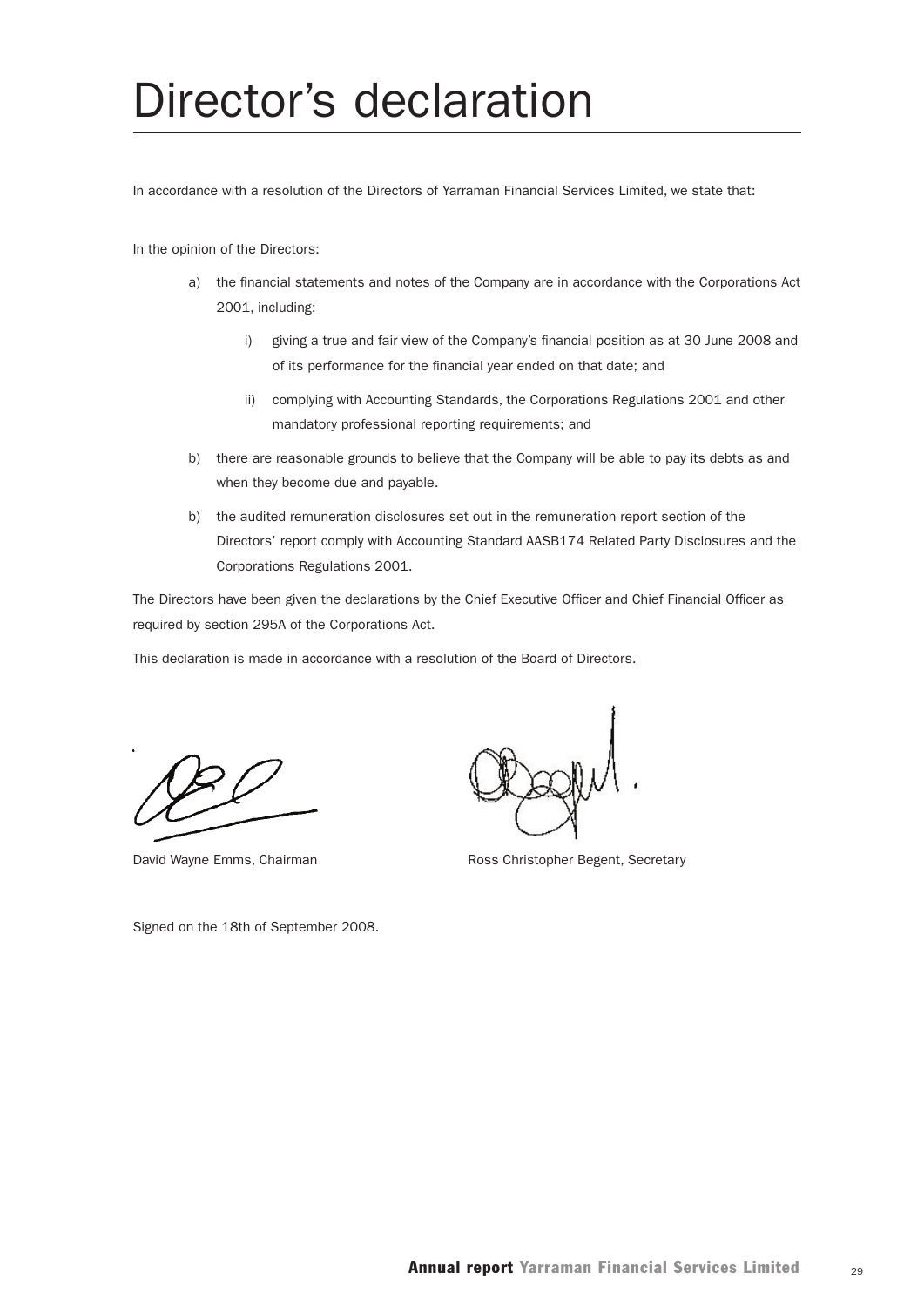# Independent audit report



PO Box 454<br>Bendigo VIC 3552 61-65 Bull Street Bendigo VIC 3550 Phone (03) 5443 0344 Fax (03) 5443 5304 afs@afsbendigo.com.au<br>www.afsbendigo.com.au ABN 51.061.795-337

#### **INDEPENDENT AUDITOR'S REPORT**

To the members of Yarraman Financial Services Limited

We have audited the accompanying financial report of Yarraman Financial Services Limited, which comprises the balance sheet as at 30 June 2008, and the income statement, statement of changes in equity and cash flow statement for the year then ended, a summary of significant accounting policies and other explanatory notes and the director's declaration.

The company has disclosed information as required by paragraphs Aus 25.4 to Aus 25.7.2 of Accounting Standard 124 Related Party Disclosures ("Remuneration disclosures"), under the heading "Remuneration Report" in the directors' report, as permitted by Corporations Regulation 2M.6.04.

#### Directors Responsibility for the Financial Report

The Directors are responsible for the preparation and fair presentation of the financial report in accordance with Australian Accounting Standards (including the Australian Accounting Interpretations) and the Corporations Act 2001. This responsibility includes designing, implementing and maintaining internal controls relevant to the preparation and fair presentation of the financial report that is free from material misstatement, whether due to fraud or error; selecting and applying appropriate accounting policies; and making accounting estimates that are reasonable in the circumstances. In note 1, the directors also state that the financial report, comprising the financial statements and notes, complies with International Financial Reporting Standards. The directors are also responsible for the remuneration disclosures contained in the director's report.

#### **Auditor's Responsibility**

Our responsibility is to express an opinion on the financial report based on our audit. We conducted our audit in accordance with Australian Auditing Standards. These Auditing Standards require that we comply with relevant ethical requirements relating to audit engagements and plan and perform the audit to obtain reasonable assurance whether the financial report is free from material misstatement and that the remuneration disclosures comply with Accounting Standards AASB 124 Related Party Disclosures.

An audit involves performing procedures to obtain audit evidence about the amounts and disclosures in the financial report. The procedures selected depend on our judgement, including the assessment of the risks of material misstatement of the financial report, whether due to fraud or error. In making those risk assessments, we consider internal controls relevant to the entity's preparation and fair presentation of the financial report in order to design audit procedures that are appropriate in the circumstances, but not for the purpose of expressing an opinion on the effectiveness of the entity's internal control. An audit also includes evaluating the appropriateness of accounting policies used and the reasonableness of accounting estimates made by the Directors, as well as evaluating the overall presentation of the financial report.

Our audit did not involve an analysis of the prudence of business decisions made by directors or management. We believe that the audit evidence we have obtained is sufficient and appropriate to provide a basis for our audit opinion.

Liability limited by a scheme approved under Professional Standards Legislation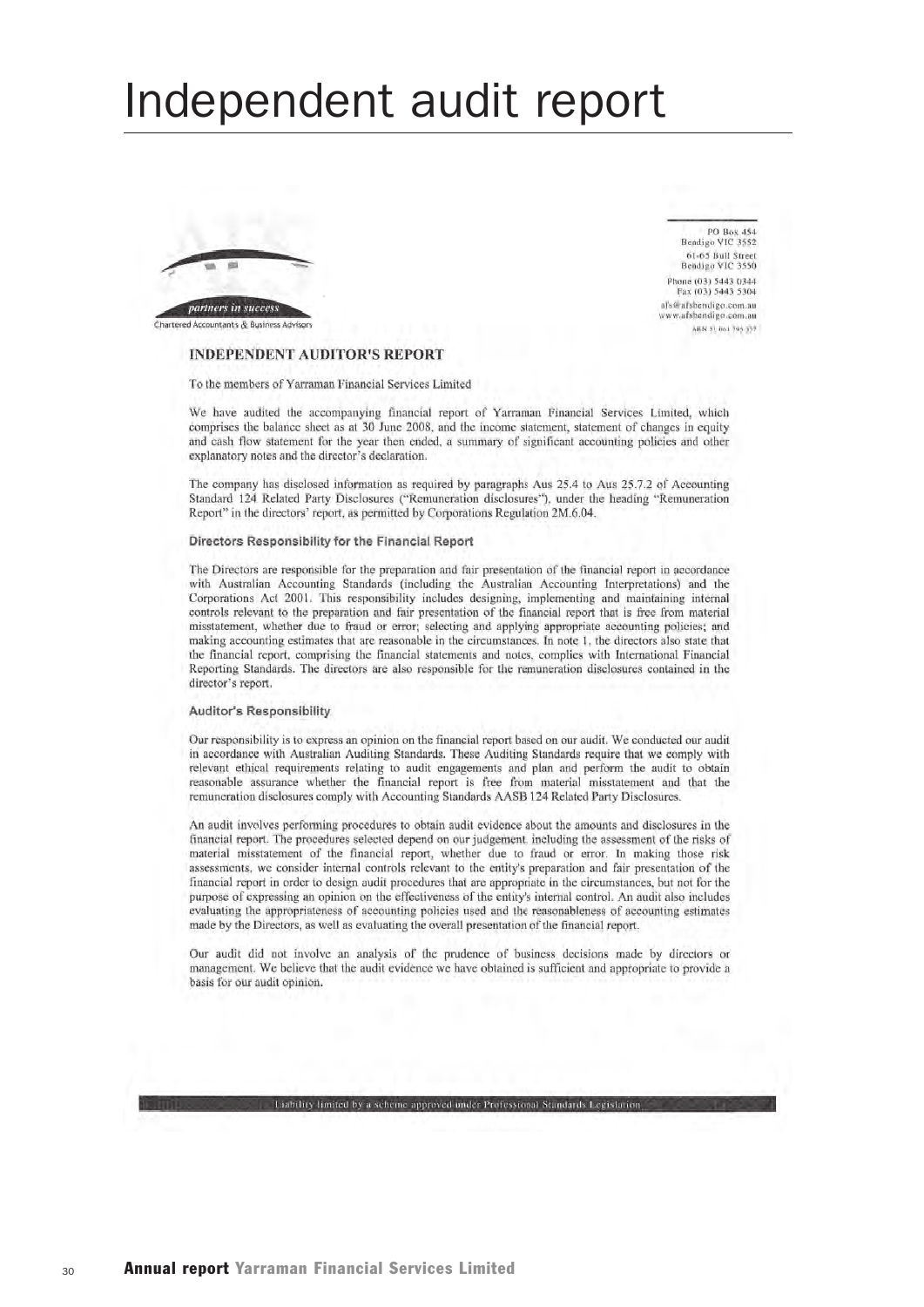#### Independence

In conducting our audit we have met the independence requirements of the Corporations Act 2001. We have given to the directors of the company a written Auditor's Independence Declaration, a copy of which is included in the director's report. In addition to our audit of the financial report and the remuneration disclosures, we were engaged to undertake the services disclosed in the notes to the financial statements. The provision of these services has not impaired our independence.

#### Auditor's Opinion

In our opinion:

- 1) The financial report is in accordance with the Corporations Act 2001 including giving a true and fair view of the financial position of Yarraman Financial Services Limited as of 30 June 2008 and of its financial performance and its cash flows for the year then ended in accordance with Australian Accounting Standards (including the Australian Accounting Interpretations) and the Corporations Regulations 2001.
- 2) The financial report also complies with International financial reporting standards as disclosed in Note 1.
- The remuneration disclosures that are contained in the director's report comply with Accounting  $3)$ Standards AASB 124 Related Party Disclosures.

**DAVID HUTCHINGS ANDREW FREWIN & STEWART** 61-65 Bull Street, Bendigo, 3550

Dated this 18th of September 2008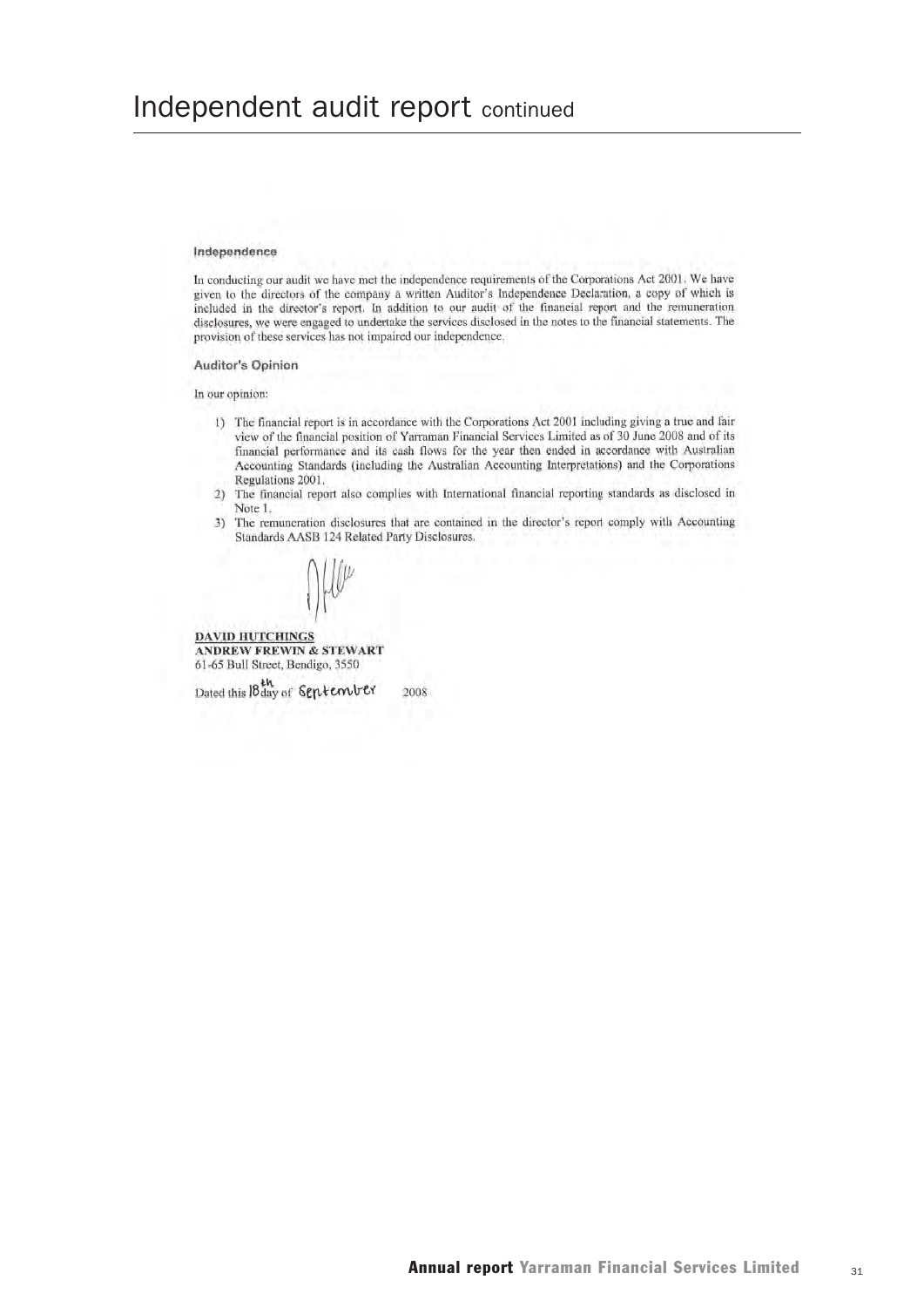#### Share Information

In accordance with Bendigo Stock Exchange listing rules the company provides the following information as at 26 September 2008, which is within 6 weeks of this report being sent to shareholders.

The following table shows the number of shareholders, broken into various categories showing the total number of shares held.

| Number of                 | Number of           |
|---------------------------|---------------------|
| <b>Shares Held</b>        | <b>Shareholders</b> |
| 1 to 1,000                | 174                 |
| 1,001 to 5,000            | 44                  |
| 5,001 to 10,000           | 12                  |
| 10,001 to 100,000         | 3                   |
| 100,001 and over          | nil                 |
| <b>Total Shareholders</b> | 233                 |

Each of the above shareholders are entitled to 1 vote, irrespective of the number of shares held.

There are no substantial shareholders (holding more than 5% of voting rights) as each shareholder is entitled to 1 vote. Normally holding more than 5% of total issued shares would create a substantial shareholder, but this is not applicable due to the voting restrictions for the company.

There is one shareholder holding less than a marketable parcel of shares (\$500 in value).

There are no restricted securities on issue.

All shares on issue are ordinary shares fully paid to \$1 per share. There are no unquoted equity securities.

The following table shows the 10 largest shareholders.

| <b>Shareholder</b>                 | <b>Number of</b><br><b>Shares</b> | Percentage<br>of Capital |  |
|------------------------------------|-----------------------------------|--------------------------|--|
| John B Adams                       | 27,000                            | 6.35%                    |  |
| Nathan G Daley                     | 20,000                            | 4.71%                    |  |
| Toowoomba Regional Council         | 20,000                            | 4.71%                    |  |
| Paul B & Janice M Charlton         | 10,000                            | 2.35%                    |  |
| Malcolm, Skene & Michael Finlayson | 10,000                            | 2.35%                    |  |
| James N & Elizabeth A Fowler       | 10,000                            | 2.35%                    |  |
| Graeme A & Elizabeth A Hanisch     | 10,000                            | 2.35%                    |  |
| John Hyslop                        | 10,000                            | 2.35%                    |  |
| Kerry C Wyvill                     | 10,000                            | 2.35%                    |  |
| James A & Robin K Morrison         | 10,000                            | 2.35%                    |  |
|                                    | 137,000                           | $\bf{0}$                 |  |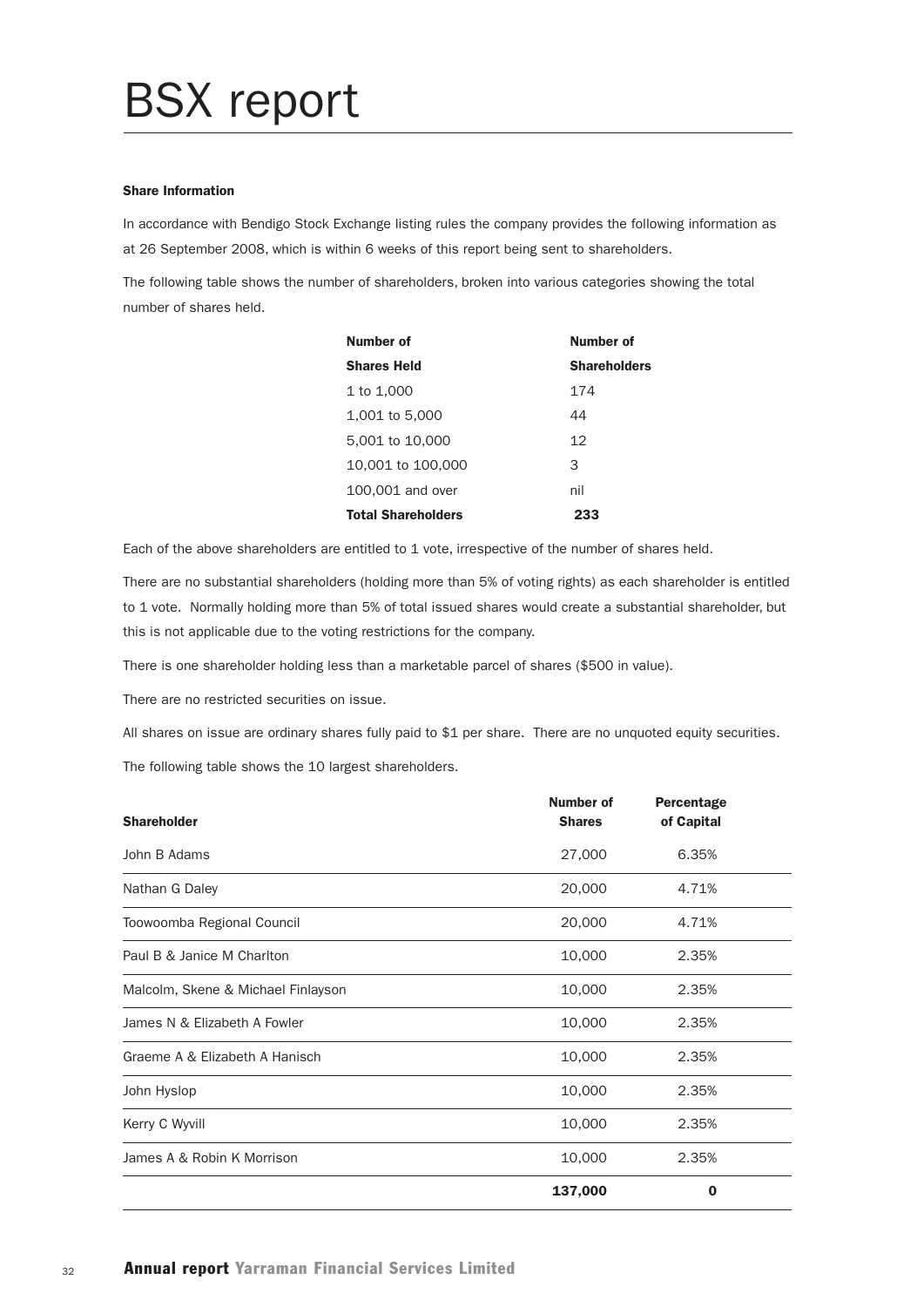#### Registered Office and Principal Administrative Office

The registered office of the company is located at:

23 Toomey Street Yarraman QLD 4614 Phone: (07) 4163 8162

The principal administrative office of the company is located at:

23 Toomey Street Yarraman QLD 4614 Phone: (07) 4163 8162

#### Security Register

The security register (share register) is kept at:

Computershare, GPO Box 2975 Melbourne VIC 3001 Phone: (03) 9145 4000

#### Company Secretary

Ross Begent has been the Company Secretary of Yarraman Financial Services since the commencement of the Company in April 2005.

Ross Begent's qualifications and experience include being the voluntary Secretary of a major employment organisation, Director of a State Government Small Business Agency and Ministerial Advisor on business policy. Ross is currently employed as an Economic Development Officer with Toowoomba Regional Council and has been appointed as a Community Bank Mentor by Bendigo Bank Limited.

#### Corporate Governance

The company has implemented various corporate governance practices, which include:

- a) The establishment of an audit committee. Members of the audit committee are Frank Smith, Wayne Emms and the Branch Manager.
- b) Directors performance reviews.
- c) Director approval of operating budgets and monitoring of progress against these budgets;
- d) Ongoing Director training and active Director participation in an annual strategic planning and objective setting workshop.
- e) Monthly Director meetings to discuss performance and strategic plans.

#### Annexure 3A

There are no material differences between the information in the company's Annexure 3A and the information in the financial documents in its annual report.